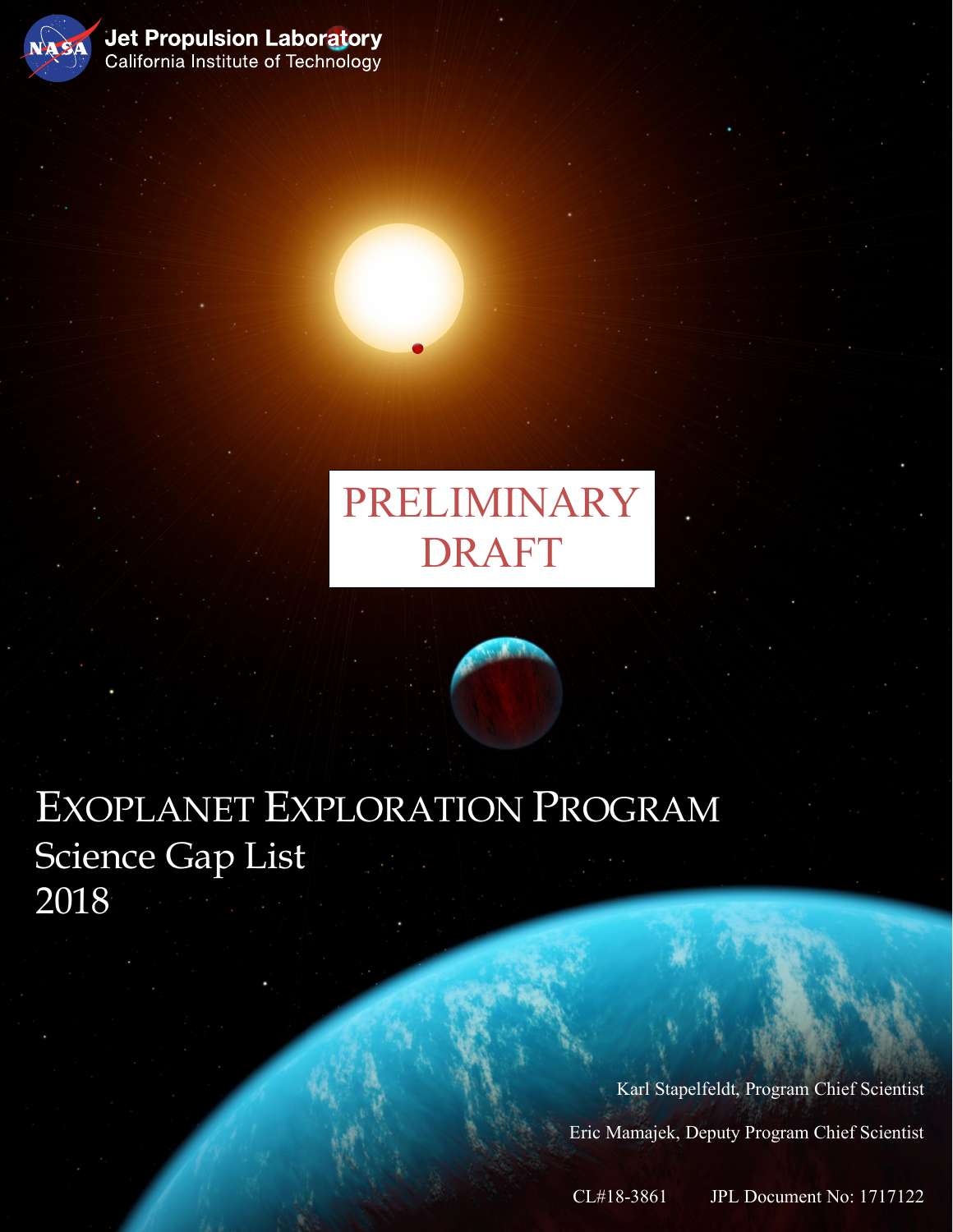Cover Art Credit: NASA/JPL-Caltech. Artist conception of the K2-138 exoplanetary system, the first multi-planet system ever discovered by citizen scientists<sup>1</sup>. K2-138 is an orangish  $(K1)$  main sequence star about 200 parsecs away, with five known planets all between the size of Earth and Neptune orbiting in a very compact architecture. The planet's orbits form an unbroken chain of 3:2 resonances, with orbital periods ranging from 2.3 and 12.8 days, orbiting the star between 0.03 and 0.10 AU. The limb of the hot sub-Neptunian world K2-138 f looms in the foreground at the bottom, with close neighbor K2-138 e visible (center) and the innermost planet K2-138 b transiting its star. The discovery study of the K2-138 system was led by Jessie Christiansen and collaborators (2018, Astronomical Journal, Volume 155, article 57).

This research was carried out at the Jet Propulsion Laboratory, California Institute of Technology, under a contract with the National Aeronautics and Space Administration.

This document has been cleared for public release (CL#18-3861)

© 2018 California Institute of Technology. Government sponsorship acknowledged.

1

<sup>1</sup> https://www.jpl.nasa.gov/spaceimages/details.php?id=PIA22088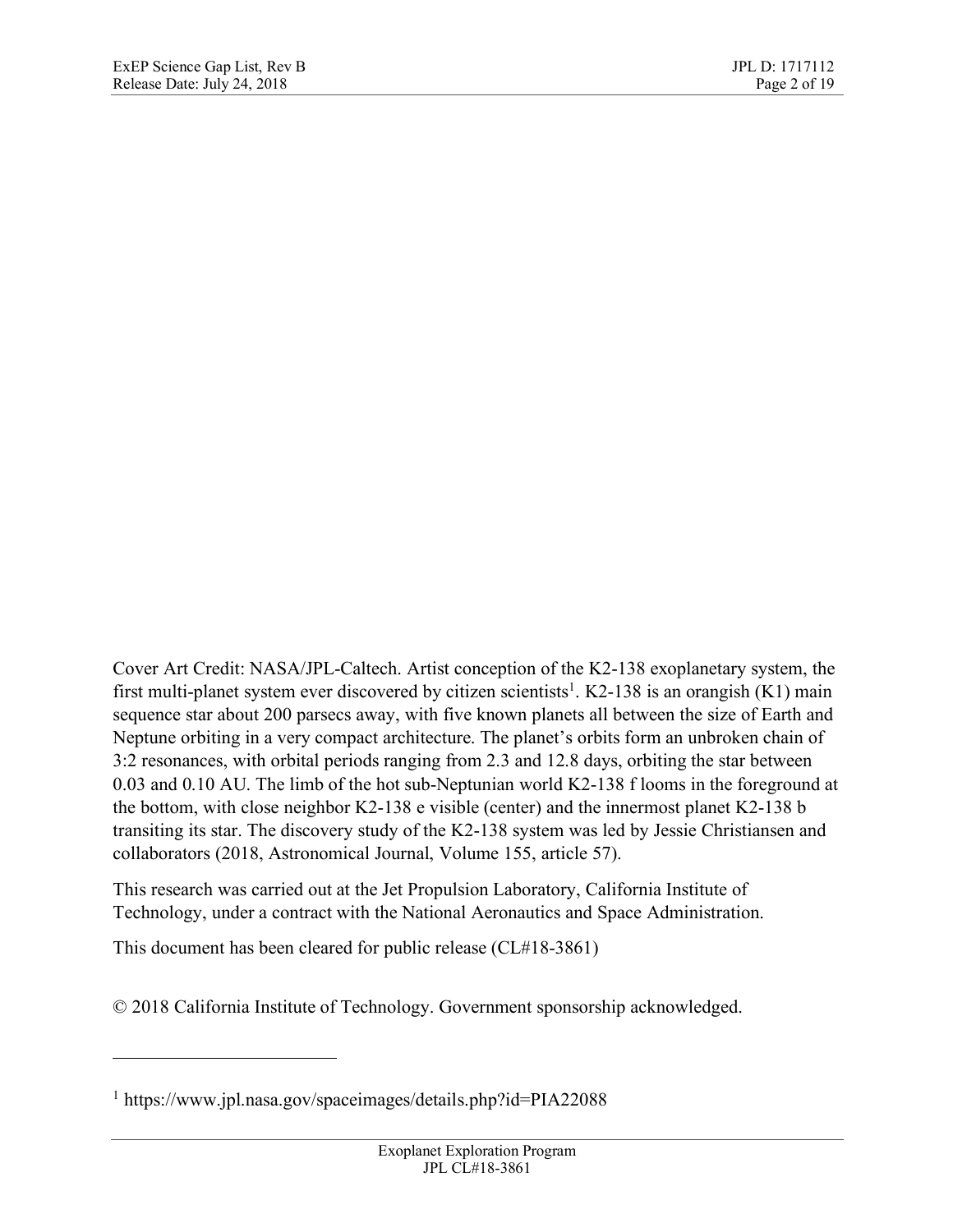# **Approved by:**

Dr. Gary Blackwood Date Program Manager, Exoplanet Exploration Program Office NASA/Jet Propulsion Laboratory

Dr. Douglas Hudgins Date Program Scientist Exoplanet Exploration Program Science Mission Directorate NASA Headquarters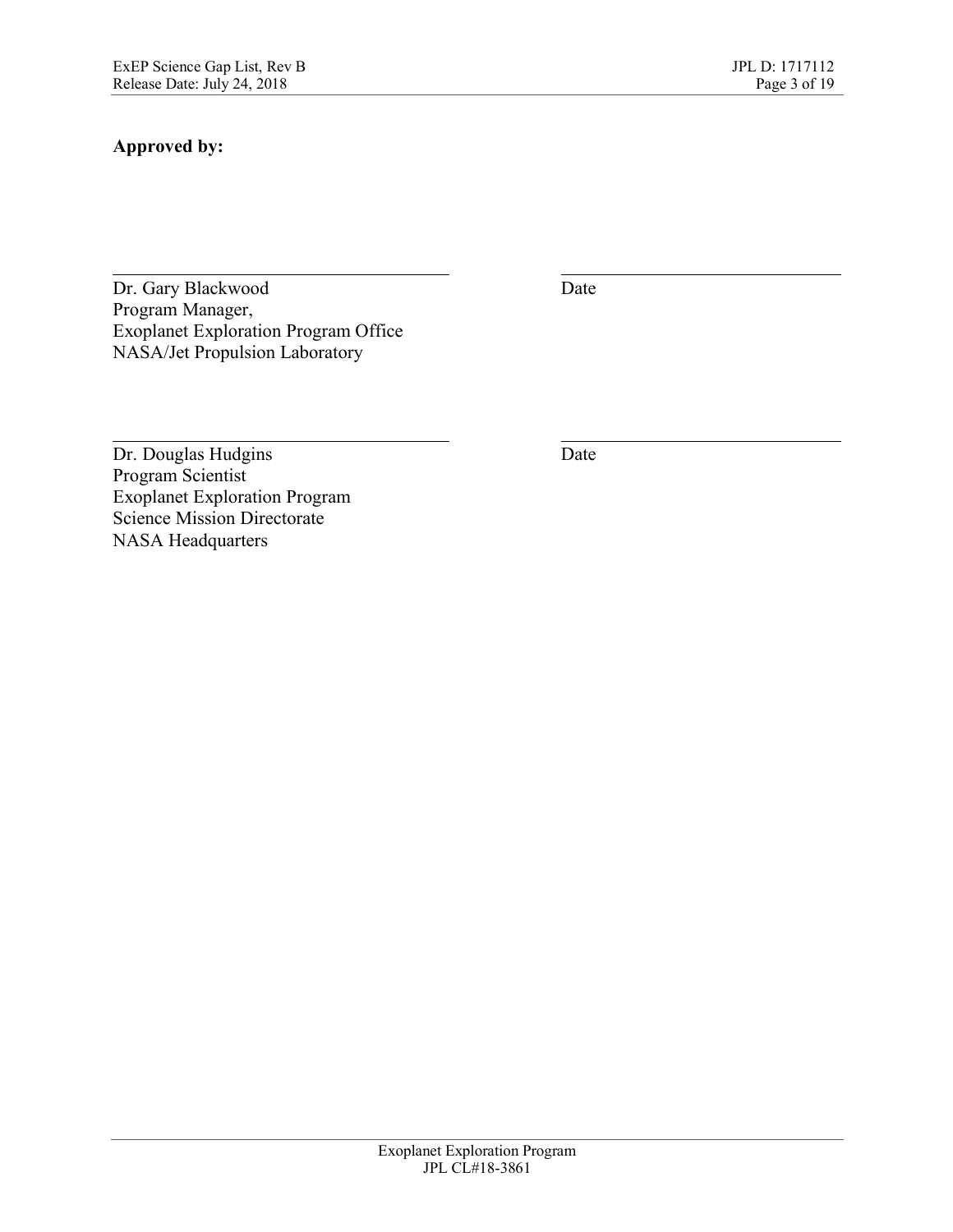### **Created by:**

Dr. Karl Stapelfeldt Chief Program Scientist Exoplanet Exploration Program Office NASA/Jet Propulsion Laboratory California Institute of Technology

Dr. Eric Mamajek Deputy Program Chief Scientist Exoplanet Exploration Program Office NASA/Jet Propulsion Laboratory California Institute of Technology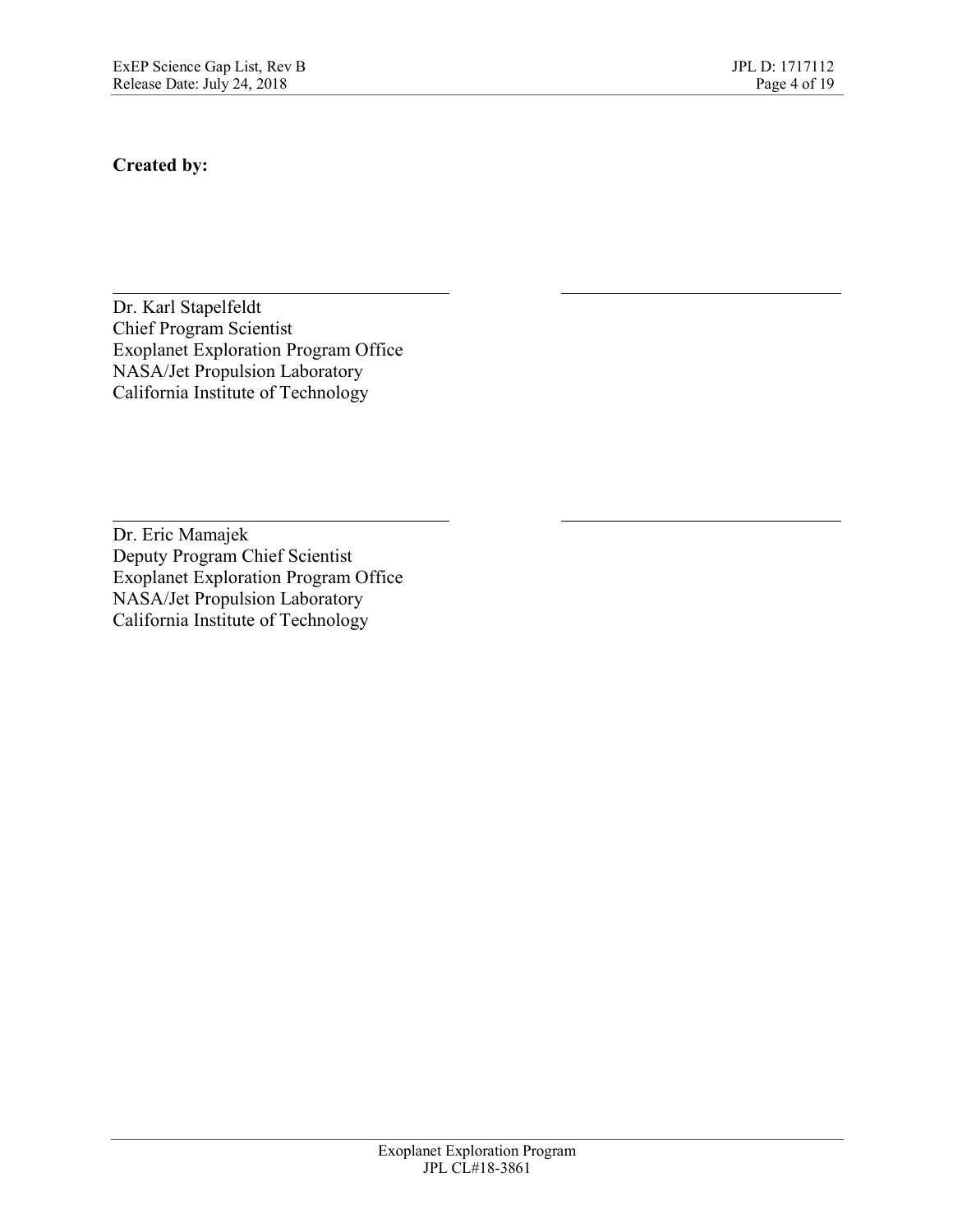# **The 2018 Exoplanet Exploration Program (ExEP) Science Gap List**

Compiled and maintained by: Dr. Karl Stapelfeldt, Program Chief Scientist Dr. Eric Mamajek, Deputy Program Chief Scientist NASA Exoplanet Exploration Program Jet Propulsion Laboratory, California Institute of Technology

The Exoplanet Exploration Program (ExEP) is chartered by the Astrophysics Division (APD) of NASA's Science Mission Directorate (SMD) to carry out science, research, and technology tasks that advance NASA's science goal to "*Discover and study planets around other stars, and explore whether they could harbor life*." ExEP serves NASA and the community by acting as a focal point for exoplanet science and technology, managing research and technology initiatives, facilitating access to scientific data, and integrating the results of previous and current missions into a cohesive strategy to enable future discoveries. ExEP serves the critical function of developing the concepts and technologies for exoplanet missions, in addition to facilitating science investigations derived from those missions. ExEP manages development of mission concepts, including key technologies, as directed by NASA HQ, from their early conceptual phases into pre-Phase A.

A *science gap* is defined as the difference between what is needed to define requirements for specified future NASA exoplanet missions and the current state of the art, or which is needed to enhance the science return of current and future NASA exoplanet missions. Making the gap list public signals to the broader community where focused science investigations are needed over the next 3-5 years in support of ExEP goals. The ExEP Science Gap List represents activities and investigations that will advance the goals of NASA's Exoplanet Exploration Program, and provides brief summaries in a convenient tabular format. All ExEP approaches, activities, and decisions are guided by science priorities, and those priorities are presented and summarized in the ExEP Science Gap List. The most recent Science Gap List will be found at https://exoplanets.nasa.gov/exep/science/. More details of the scientific research tasks and needs for a rolling five-year period appear in a companion document – the ExEP Science Gap List Appendix.

The science gaps do not appear in a particular order, and by being recognized on this list are deemed important. Currently the gap list is used as a measuring stick when evaluating possible new activities: if a proposed activity could close a gap, it would be considered for greater priority for Program resources. Funding sources outside NASA ExEP are free to make their own judgements as to whether or not to align the work they support with NASA's Exoplanet Exploration goals. Science gaps directly related to specific missions in phase A-E are relegated to those missions and are not tracked in the ExEP SGL. However, science gaps that facilitate science investigations derived from those missions may appear in the SGL.

©2018 California Institute of Technology. Government sponsorship acknowledged.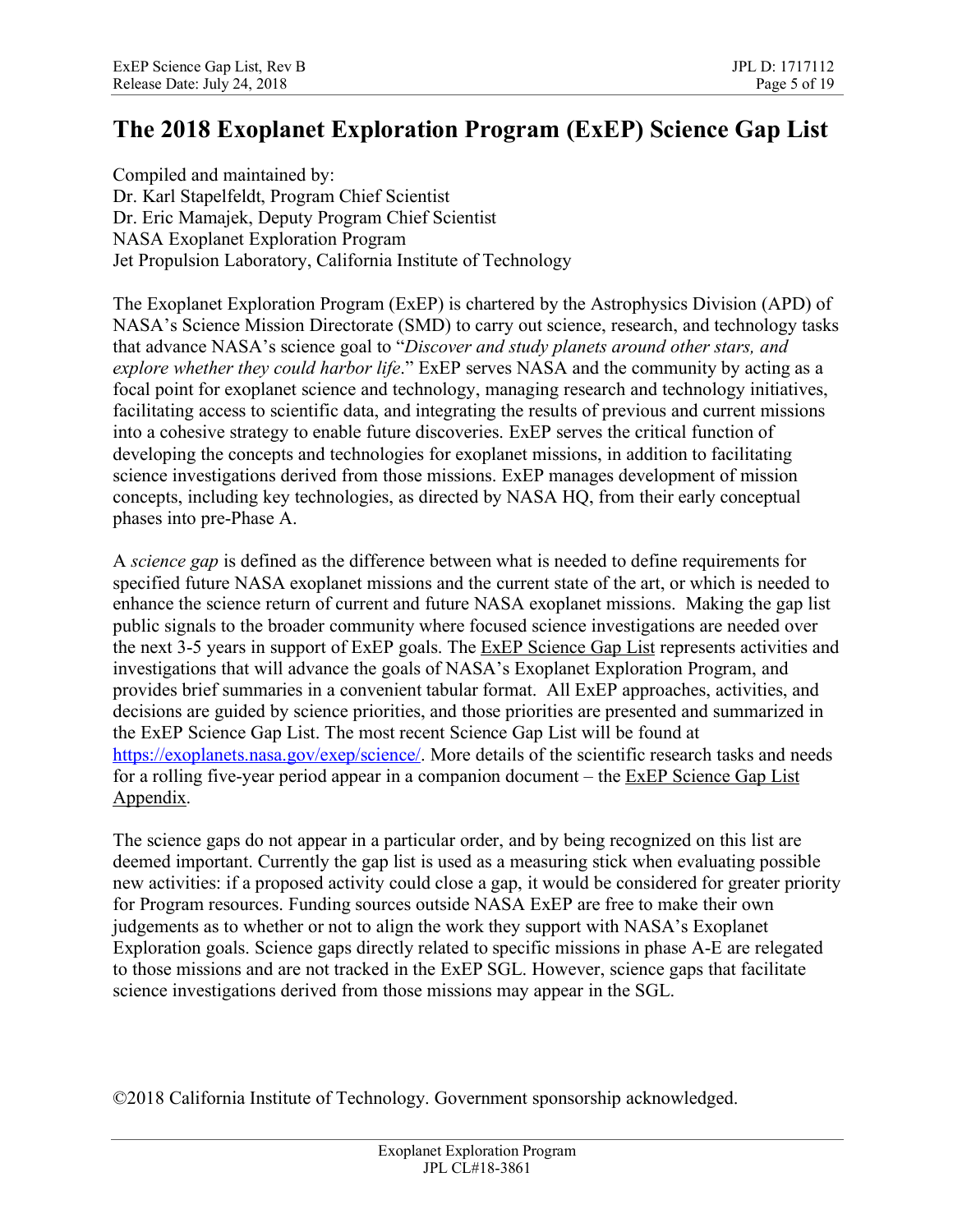| ID         | <b>Title</b>                                                          | <b>Summary</b>                                                                                                                                                                                                                                                                                                                                                                                                                                                                                                                                                     | <b>Capability Needed</b>                                                                                                                                                                                                                                                                                                                                                                | <b>Capability Today</b>                                                                                                                                                                                                                                                                                                                                                                      | <b>Mitigation</b> in                                                                                                                                                                                                                                                                                                                                                                                                                                                                                                                                                                              |
|------------|-----------------------------------------------------------------------|--------------------------------------------------------------------------------------------------------------------------------------------------------------------------------------------------------------------------------------------------------------------------------------------------------------------------------------------------------------------------------------------------------------------------------------------------------------------------------------------------------------------------------------------------------------------|-----------------------------------------------------------------------------------------------------------------------------------------------------------------------------------------------------------------------------------------------------------------------------------------------------------------------------------------------------------------------------------------|----------------------------------------------------------------------------------------------------------------------------------------------------------------------------------------------------------------------------------------------------------------------------------------------------------------------------------------------------------------------------------------------|---------------------------------------------------------------------------------------------------------------------------------------------------------------------------------------------------------------------------------------------------------------------------------------------------------------------------------------------------------------------------------------------------------------------------------------------------------------------------------------------------------------------------------------------------------------------------------------------------|
|            |                                                                       |                                                                                                                                                                                                                                                                                                                                                                                                                                                                                                                                                                    |                                                                                                                                                                                                                                                                                                                                                                                         |                                                                                                                                                                                                                                                                                                                                                                                              | <b>Progress</b>                                                                                                                                                                                                                                                                                                                                                                                                                                                                                                                                                                                   |
| SCI-<br>01 | Spectral<br>characterization of<br>atmospheres of small<br>exoplanets | There are few extant<br>spectroscopic detections of<br>atmospheres for exoplanets<br>smaller than Neptune, even<br>though they dominate the<br>exoplanet population. The<br>very first constraints are<br>being obtained for the<br>atmospheric composition of<br>terrestrial habitable zone<br>(HZ) planets, but detection<br>of definitive spectral<br>features is beyond the<br>current capability. In order<br>to remotely assess the<br>frequency of habitable<br>planets and life in the<br>galaxy, new observations<br>and facilities must be<br>developed. | Spectroscopy of small,<br>temperate exoplanets<br>transiting red dwarf (M-<br>type) stars. Stellar high-<br>contrast direct<br>spectroscopy of small,<br>temperate exoplanets<br>orbiting solar-type (FGK-<br>type) stars.<br>Limits to precision on<br>extracting transmission<br>spectra, both instrumental<br>and due to stellar<br>heterogeneities, are<br>described in gap SCI-03. | A handful of small<br>exoplanets suitable for<br>spectroscopy have been<br>identified by RV and<br>transit surveys. HST<br>transit spectra of these<br>have marginal sensitivity<br>and would only be able<br>to detect cloud-free H-<br>dominated atmospheres,<br>which are not expected<br>for this class of objects.<br>So far there are no<br>imaging detections of<br>small exoplanets. | Current and future JWST<br>proposals to spectrally<br>characterize small<br>transiting planets. K2<br>and TESS missions will<br>discover small transiting<br>exoplanets which can be<br>observed with JWST.<br>WFIRST/CGI may be<br>able to spectrally<br>characterize atmospheres<br>of some super-Earths<br>orbiting very nearest<br>stars. Mission concept<br>studies to define<br>capabilities for next<br>generation of<br>observatory to study<br>atmospheres of small<br>exoplanets via transit<br>spectroscopy (e.g.<br>LUVOIR, HabEx, OST)<br>or direct imaging (e.g.<br>LUVOIR, HabEx). |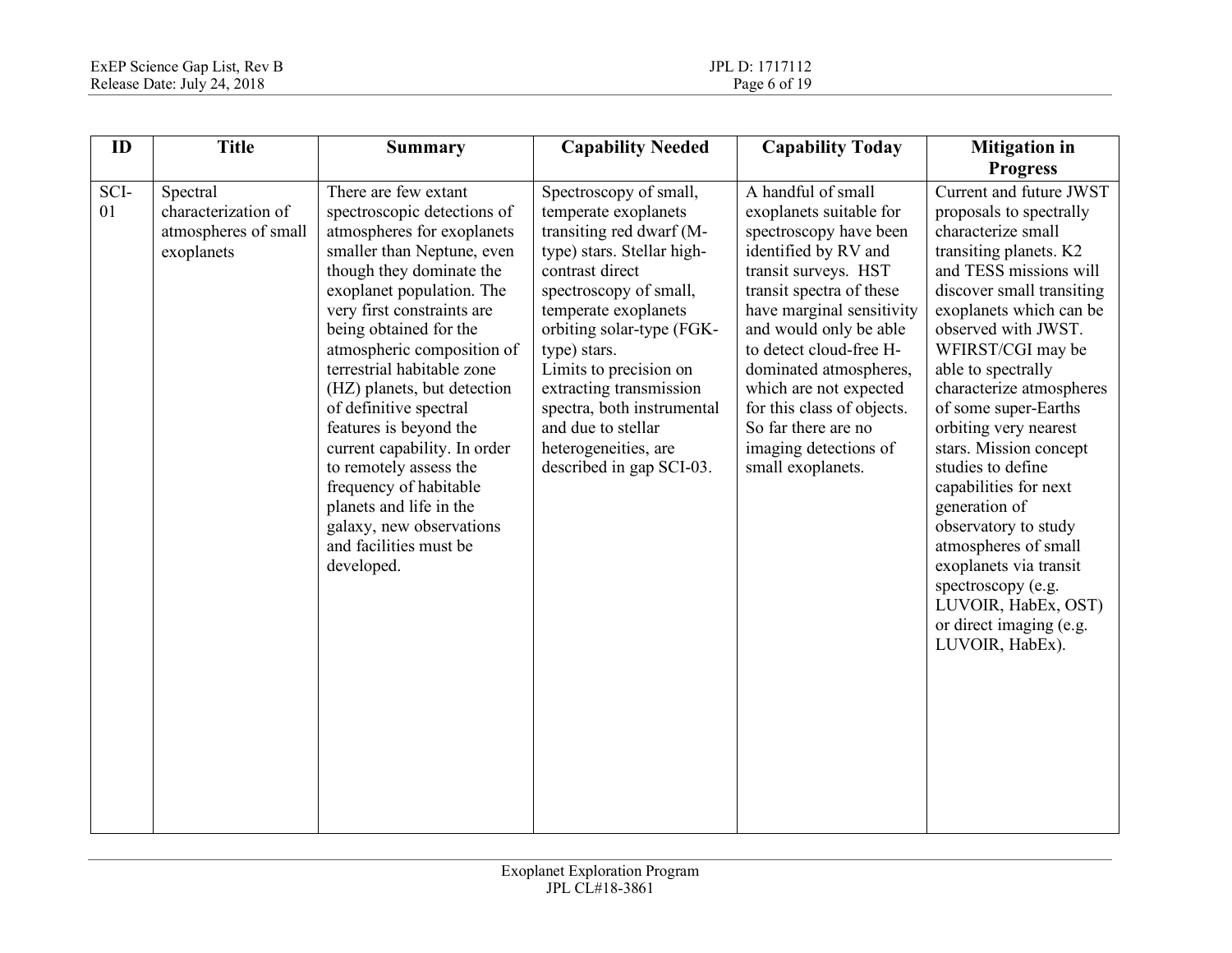| ID         | <b>Title</b>                      | <b>Summary</b>                                                                                                                                                                                                                                                                                                                                                                                                         | <b>Capability Needed</b>                                                                                                                                                                                                                                                                                                                                                                                                                                                                                                                                                                                                                                                                                          | <b>Capability Today</b>                                                                                                                                                                                                                                                                                                                                                                                                                                                                                                                                                               | <b>Mitigation</b> in                                                                                                                                                                                                                                                                                                                                                                                                                                                                                                                                                                                                                                                                                       |
|------------|-----------------------------------|------------------------------------------------------------------------------------------------------------------------------------------------------------------------------------------------------------------------------------------------------------------------------------------------------------------------------------------------------------------------------------------------------------------------|-------------------------------------------------------------------------------------------------------------------------------------------------------------------------------------------------------------------------------------------------------------------------------------------------------------------------------------------------------------------------------------------------------------------------------------------------------------------------------------------------------------------------------------------------------------------------------------------------------------------------------------------------------------------------------------------------------------------|---------------------------------------------------------------------------------------------------------------------------------------------------------------------------------------------------------------------------------------------------------------------------------------------------------------------------------------------------------------------------------------------------------------------------------------------------------------------------------------------------------------------------------------------------------------------------------------|------------------------------------------------------------------------------------------------------------------------------------------------------------------------------------------------------------------------------------------------------------------------------------------------------------------------------------------------------------------------------------------------------------------------------------------------------------------------------------------------------------------------------------------------------------------------------------------------------------------------------------------------------------------------------------------------------------|
| SCI-<br>02 | Modeling exoplanet<br>atmospheres | An incomplete<br>understanding of exoplanet<br>spectroscopic signatures<br>impacts ability to interpret<br>observations (e.g.<br>disagreements in<br>interpretations of exoplanet<br>spectra, i.e. clouds vs.<br>metallicity variations vs.<br>extreme C/O ratios vs. non-<br>equilibrium chemistry vs.<br>3D effects, etc.) and<br>instrumental choices (e.g.<br>resolution, sensitivity,<br>wavelength range, etc.). | Ability to model exoplanet<br>atmospheres and spectra as<br>a function of incident host<br>stellar flux, pressure,<br>composition, clouds,<br>hazes, and illumination<br>phase. How is atmosphere<br>affected<br>externally (by stellar<br>spectrum, winds, etc.) and<br>internally (geology, life)?<br>Challenges include<br>determining composition<br>and properties of aerosols,<br>understanding chemistry<br>(e.g. reaction rates,<br>photochemistry, mixing,<br>etc.), and radiative transfer<br>modeling (including<br>scattering prescriptions)<br>and 3D atmosphere<br>dynamics (e.g. GCM<br>models). Key supporting<br>knowledge provided by the<br>development of molecular<br>and aerosol opacities. | Modeling of individual<br>target systems (e.g.<br>Proxima Cen b). Series<br>of six biosignatures<br>white papers in June<br>2018 issue of<br>Astrobiology. Modeling<br>of gas giant atmospheres<br>accounting for varying<br>formation mechanisms,<br>disk chemistry, and<br>migration. Extending<br>the latter to 3D<br>circulation models,<br>modeling the impact of<br>nonuniform cloud cover,<br>modeling atmospheric<br>chemistry and escape<br>due to stellar XUV<br>emission and tying<br>models to spectral<br>observations (e.g. HST,<br>JWST, future missions,<br>$etc.$ ). | <b>Progress</b><br>Ongoing research by the<br>community. ExoPAG<br>SAG-10 (Cowan et al.<br>2015, PASP, 127, 311)<br>quantified the needs and<br>expected results from<br>transit spectroscopy.<br>Support of fundamental<br>research on planetary<br>atmospheres, including<br>origin and evolution of<br>atmospheres, and<br>analysis necessary to<br>characterize exoplanets is<br>under purview of<br><b>Planetary Science</b><br>Division (following 2014)<br>NASA Plan). NASA<br><b>Astrobiology Program</b><br>and NExSS research<br>coordination network<br>fostering<br>interdisciplinary research<br>on aspects of exoplanet<br>atmospheres and climate<br>relevant to life and<br>biosignatures. |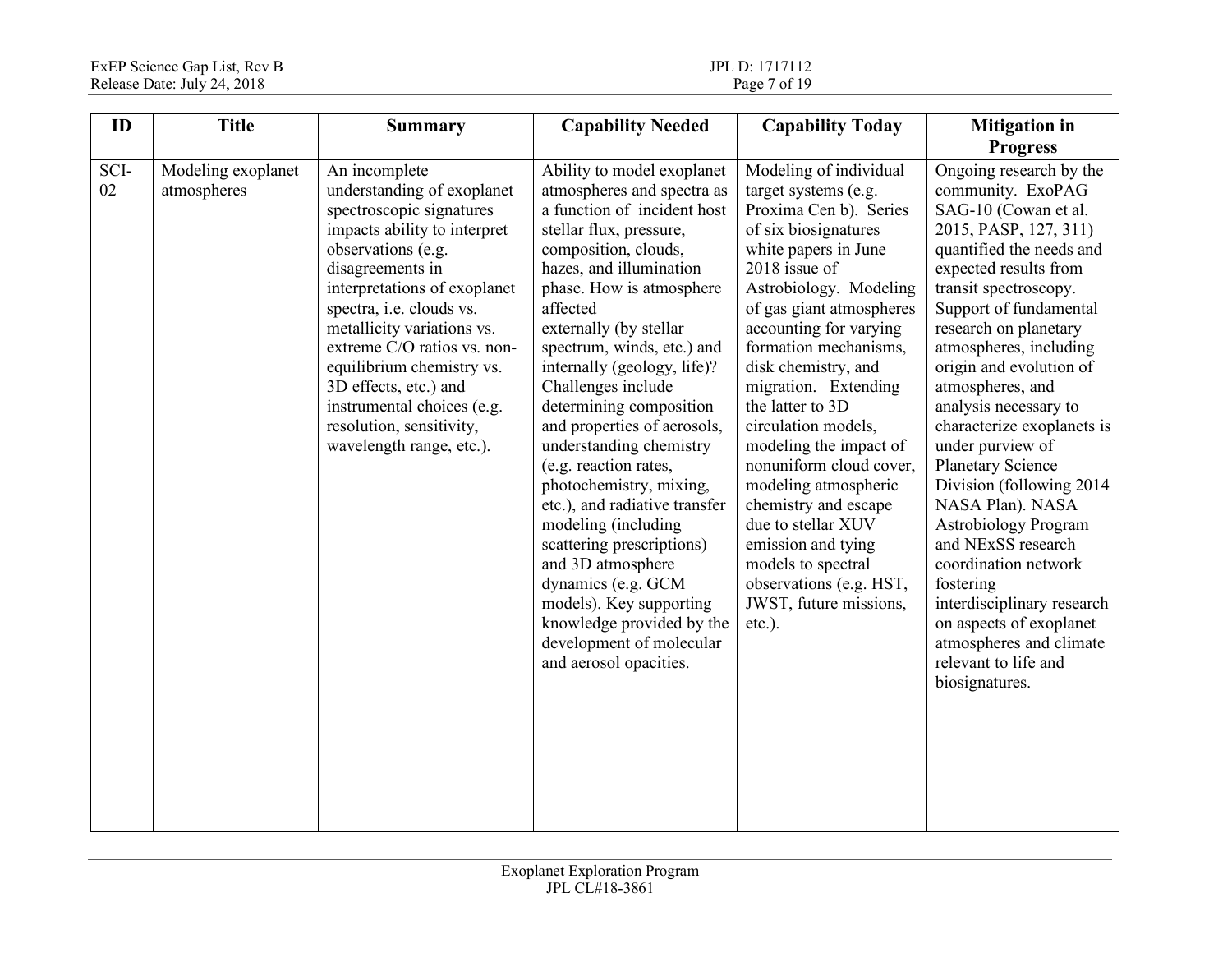| ID         | <b>Title</b>                    | <b>Summary</b>                                                                                                                                                                                                                                                                                                                                                                                                                                                                                          | <b>Capability Needed</b>                                                                                                                                                                                                                                                                                                                                                                                                                        | <b>Capability Today</b>                                                                                                                                                                                                                                                                                                                                                                                                                                                                        | <b>Mitigation</b> in<br><b>Progress</b>                                                                                                                                                          |
|------------|---------------------------------|---------------------------------------------------------------------------------------------------------------------------------------------------------------------------------------------------------------------------------------------------------------------------------------------------------------------------------------------------------------------------------------------------------------------------------------------------------------------------------------------------------|-------------------------------------------------------------------------------------------------------------------------------------------------------------------------------------------------------------------------------------------------------------------------------------------------------------------------------------------------------------------------------------------------------------------------------------------------|------------------------------------------------------------------------------------------------------------------------------------------------------------------------------------------------------------------------------------------------------------------------------------------------------------------------------------------------------------------------------------------------------------------------------------------------------------------------------------------------|--------------------------------------------------------------------------------------------------------------------------------------------------------------------------------------------------|
| SCI-<br>03 | Spectral signature<br>retrieval | Systematic instrumental and<br>stellar effects in timeseries<br>photometry and high<br>contrast images limit the<br>ability to extract reliable<br>spectra from residual stellar<br>signals. Key physical<br>parameters such as spectral<br>slopes and molecular<br>abundances can be<br>uncertain, and achieved<br>spectral sensitivity may be<br>worse than the photon noise<br>limit. Early spectral<br>detections have not<br>withstood reanalysis (e.g<br>Deming & Seager 2017,<br>JGRP, 122, 53). | Ability to reliably extract<br>physical parameters, such<br>as atmospheric pressure-<br>temperature profile and<br>abundances. Thorough<br>understanding of the limits<br>of the data, including<br>effects of correlated and<br>systematic noise<br>sources. Strategies for<br>data taking, calibration,<br>processing to mitigate<br>these issues for each<br>individual<br>instrument/observatory<br>and lessons learned for<br>future work. | Community analyses of<br>HST transit spectra and<br>of imaging spectra from<br>e.g., GPI & SPHERE.<br>Simple noise models<br>predict JWST transit<br>spectra and<br>coronagraphic<br>spectra. Development of<br>best practices over time<br>to acquire exoplanet<br>spectra with HST and<br>JWST. Studies on<br>contamination of stellar<br>photospheric<br>heterogeneities as<br>limitation to extraction<br>of transiting planet<br>spectra (e.g. Rackham et<br>al. 2018, ApJ, 122,<br>853). | <b>WFIRST SITs</b><br>performing retrieval<br>experiments for CGI<br>imaging spectra and<br>community data<br>challenges. Data<br>challenges planned by<br><b>JWST ERS</b> team for<br>transits. |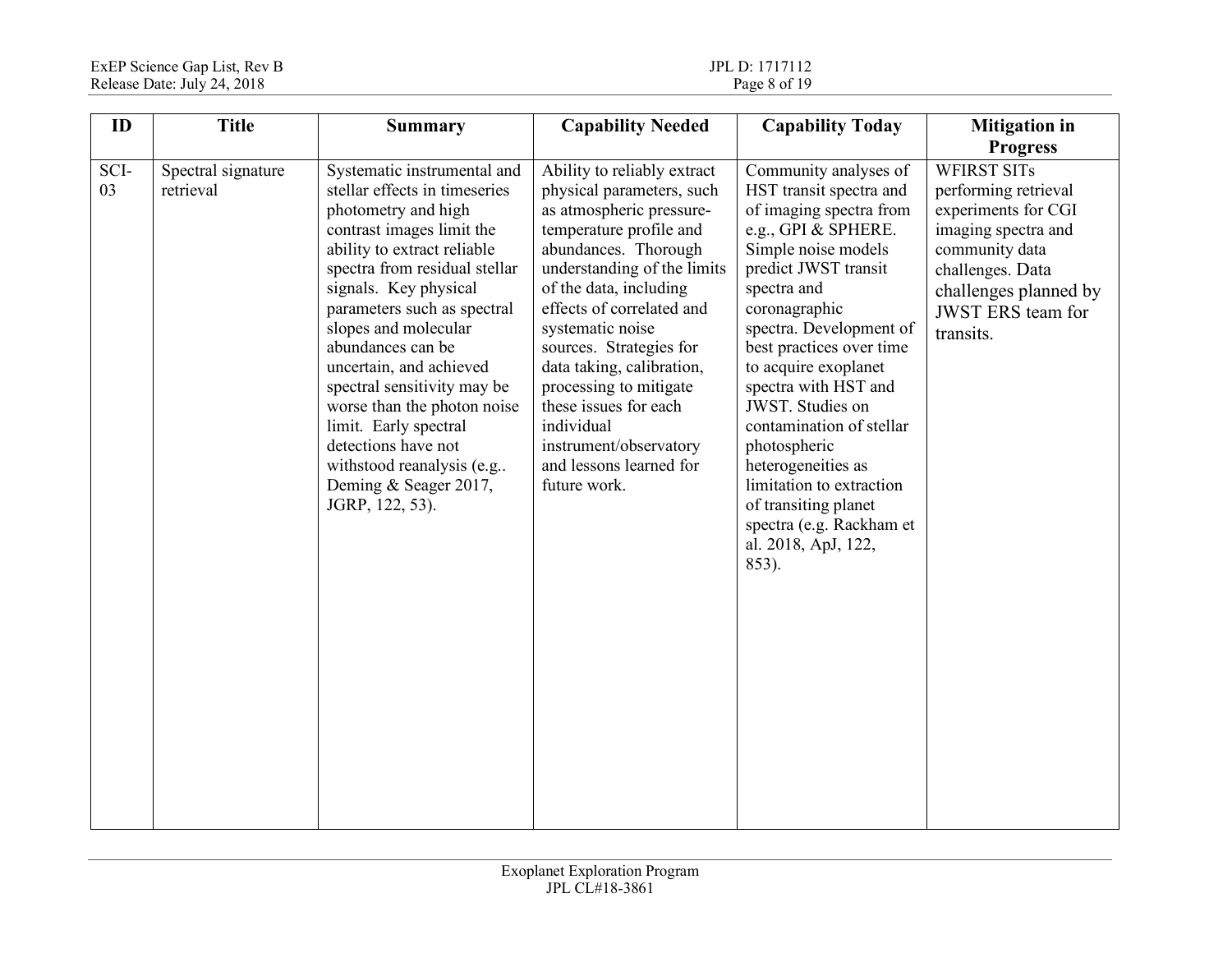| ID         | <b>Title</b>                                                                             | <b>Summary</b>                                                                                                                                                                                                                                                                                                                                                                                                                                                                                                         | <b>Capability Needed</b>                                                                                                                                                                                                                                                                                                                                                                                                                                                                                                                                                                                                  | <b>Capability Today</b>                                                                                                                                                                                                                                                                                                                                                                                                                                                                                                                                                                                                                                         | <b>Mitigation</b> in                                                                                                                                                                                                                         |
|------------|------------------------------------------------------------------------------------------|------------------------------------------------------------------------------------------------------------------------------------------------------------------------------------------------------------------------------------------------------------------------------------------------------------------------------------------------------------------------------------------------------------------------------------------------------------------------------------------------------------------------|---------------------------------------------------------------------------------------------------------------------------------------------------------------------------------------------------------------------------------------------------------------------------------------------------------------------------------------------------------------------------------------------------------------------------------------------------------------------------------------------------------------------------------------------------------------------------------------------------------------------------|-----------------------------------------------------------------------------------------------------------------------------------------------------------------------------------------------------------------------------------------------------------------------------------------------------------------------------------------------------------------------------------------------------------------------------------------------------------------------------------------------------------------------------------------------------------------------------------------------------------------------------------------------------------------|----------------------------------------------------------------------------------------------------------------------------------------------------------------------------------------------------------------------------------------------|
|            |                                                                                          |                                                                                                                                                                                                                                                                                                                                                                                                                                                                                                                        |                                                                                                                                                                                                                                                                                                                                                                                                                                                                                                                                                                                                                           |                                                                                                                                                                                                                                                                                                                                                                                                                                                                                                                                                                                                                                                                 | <b>Progress</b>                                                                                                                                                                                                                              |
| SCI-<br>04 | Planetary system<br>architectures:<br>occurrence rates for<br>exoplanets of all<br>sizes | Measurements of<br>distribution of planetary<br>parameters (e.g. masses,<br>radii, orbital elements) from<br>various techniques are<br>important both for<br>constraining planet<br>formation and evolution<br>models, and for predicting<br>yields of future missions.<br>The lack of integrated<br>exoplanet population studies<br>limits our understanding of<br>exoplanet demographics<br>over a wide range of masses<br>and radii. Extrapolations to<br>HZ demographics need to be<br>on best basis (see SCI-05). | Integrated exoplanet<br>demographic results from<br>transit, direct imaging,<br>RV, and microlensing<br>surveys. Include effects of<br>Kepler DR25, the low<br>yield of direct imaging<br>detections of self-luminous<br>planets, and microlensing<br>results from recent<br>campaigns. Update<br>periodically to include new<br>surveys such as TESS, and<br>to correct the host star<br>properties used in prior<br>surveys. The effect of<br>measurement uncertain-<br>ties on the results must be<br>quantified. There is a need<br>for planet formation<br>models which account for<br>the observed<br>demographics. | Ongoing microlensing,<br>RV, transit, and direct<br>imaging projects<br>continue to build<br>statistics. Examples:<br>Clanton & Gaudi (2016,<br>ApJ, 819, 125) for<br>demographics of<br>exoplanets on wide<br>separation orbits $(>=2$<br>AU) for M dwarfs.<br>Pascucci et al. (2018)<br>study of distribution of<br>mass-ratios of planets<br>and their stars between<br>microlensing and transit<br>methods. Meyer et al.<br>(2018, A&A, 612, L3)<br>combined data from RV,<br>microlensing, and<br>imaging surveys to<br>produce surface density<br>distribution of gas giants<br>in $1-10$ M <sub>J</sub> mass range<br>for M dwarfs over 0.07-<br>400 au. | Community studies are<br>ongoing. Exoplanet<br><b>Standard Definitions and</b><br><b>Evaluation Team</b><br>(ExSDET) investigating<br>reconciliation of Kepler<br>transit results (e.g.<br>ExoPAG13) with radial<br>velocity survey results. |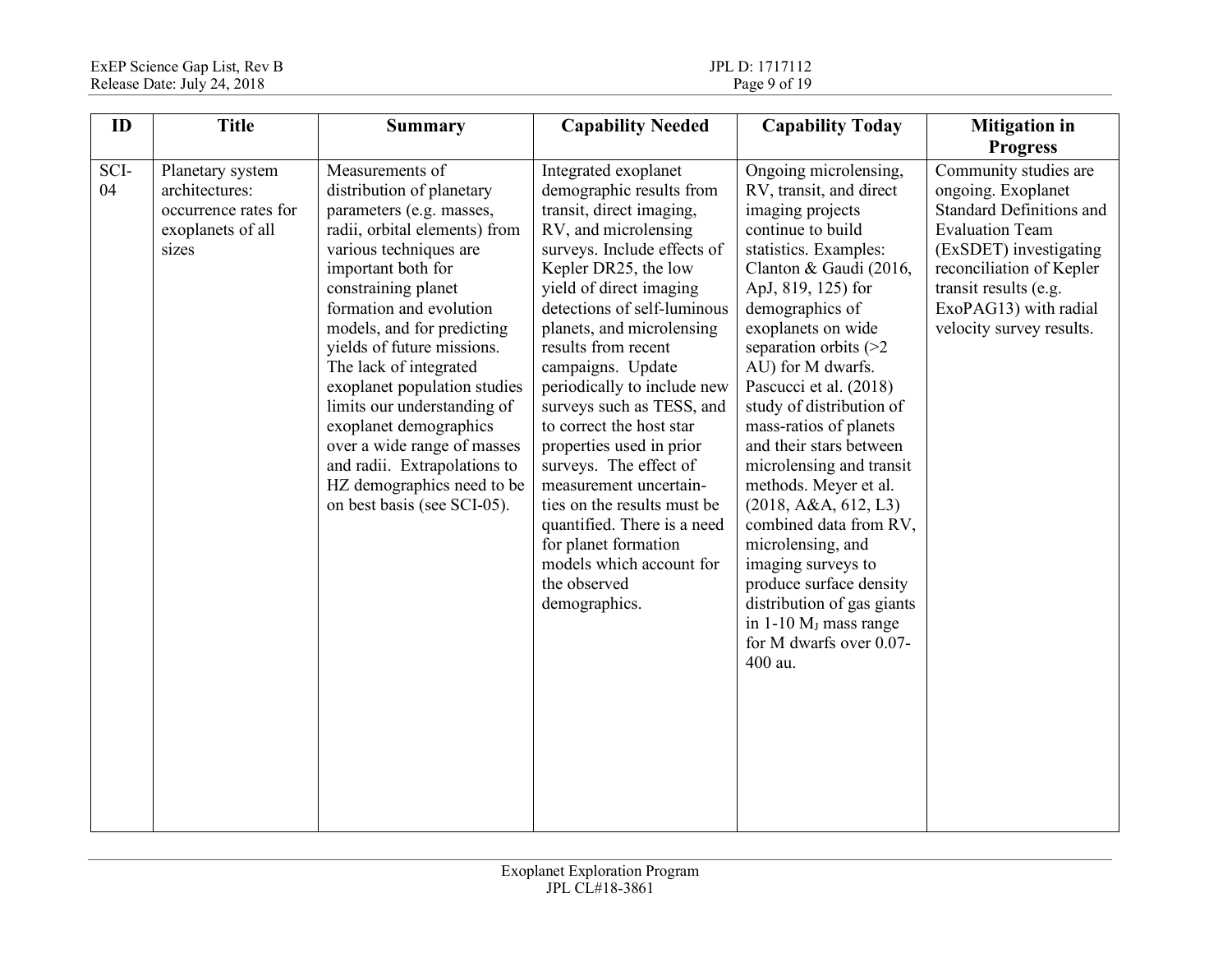| ID         | <b>Title</b>                                                              | <b>Summary</b>                                                                                                                                                                                                                                         | <b>Capability Needed</b>                                                                                                                                                                                                                                                                            | <b>Capability Today</b>                                                                                                                                                                                                                        | <b>Mitigation</b> in                                                                                                                                                                                                                                                                                                                                                                                                                                                       |
|------------|---------------------------------------------------------------------------|--------------------------------------------------------------------------------------------------------------------------------------------------------------------------------------------------------------------------------------------------------|-----------------------------------------------------------------------------------------------------------------------------------------------------------------------------------------------------------------------------------------------------------------------------------------------------|------------------------------------------------------------------------------------------------------------------------------------------------------------------------------------------------------------------------------------------------|----------------------------------------------------------------------------------------------------------------------------------------------------------------------------------------------------------------------------------------------------------------------------------------------------------------------------------------------------------------------------------------------------------------------------------------------------------------------------|
| SCI-<br>05 | Occurrence rates<br>and uncertainties<br>for small planets<br>(eta-Earth) | Subset of SCI-04 focusing<br>on occurrence rates for<br>Earth-sized planets in HZs,<br>which remains considerably<br>uncertain. Critical to NASA<br>for assessment of next<br>decadal flagship mission for<br>HZ Earth detection.                      | Analysis of occurrence<br>rates taking into account<br>final Kepler data products<br>(DR25), including effects<br>of stellar multiplicity, Gaia<br>distances, and improved<br>stellar parameters - such<br>that the remaining<br>uncertainties are<br>dominated by intrinsic<br>Kepler systematics. | Published analyses by<br>several authors,<br>including (e.g. Petigura<br>et al. 2013, PNAS, 110,<br>19273; Burke et al.<br>2015, ApJ, 809, 8; Traub<br>2016,<br>arXiv:1605.02255). See<br>ExoPAG SAG 13 final<br>report.                       | <b>Progress</b><br>This is an active research<br>area in the community.<br>Kepler mission scientists<br>and community are<br>working on planet<br>occurrence rate studies<br>that incorporate final<br>Kepler DR25 data.<br>Encourage observations<br>which can confirm<br>existence of candidate<br>temperate rocky planets<br>in Kepler data upon<br>which eta-Earth critically<br>relies. Further ahead, a<br>WFIRST microlensing<br>survey may inform this<br>as well. |
| SCI-<br>06 | Yield estimation for<br>exoplanet direct<br>imaging missions              | Quantified, non-advocate<br>science yield comparisons<br>made on a common basis<br>between various mission<br>concepts, for both detections<br>and spectral<br>characterizations.<br>Community agreement on<br>key astrophysical input<br>assumptions. | Capability within NASA<br><b>Exoplanet Program to</b><br>provide peer review of<br>yield estimates made by<br>individual mission studies,<br>using a transparent public<br>code implemented<br>independently. Provide<br>decadal survey with<br>summary comparisons.                                | Traub (2015) consistent<br>analysis presentation at<br>ExoPAG 12 comparing<br>WFIRST vs. direct<br>imaging probes (Exo-S,<br>Exo-C). Stark $(2018)$<br>presentation to April<br><b>NAS Exoplanet Science</b><br>Strategy committee<br>meeting. | ExSDET is applying the<br>ExoSIMS package for<br>exoplanet yield<br>calculations, in<br>coordination with<br>members of concept<br>study teams, and<br>proceeding with<br>visibility to stakeholders.                                                                                                                                                                                                                                                                      |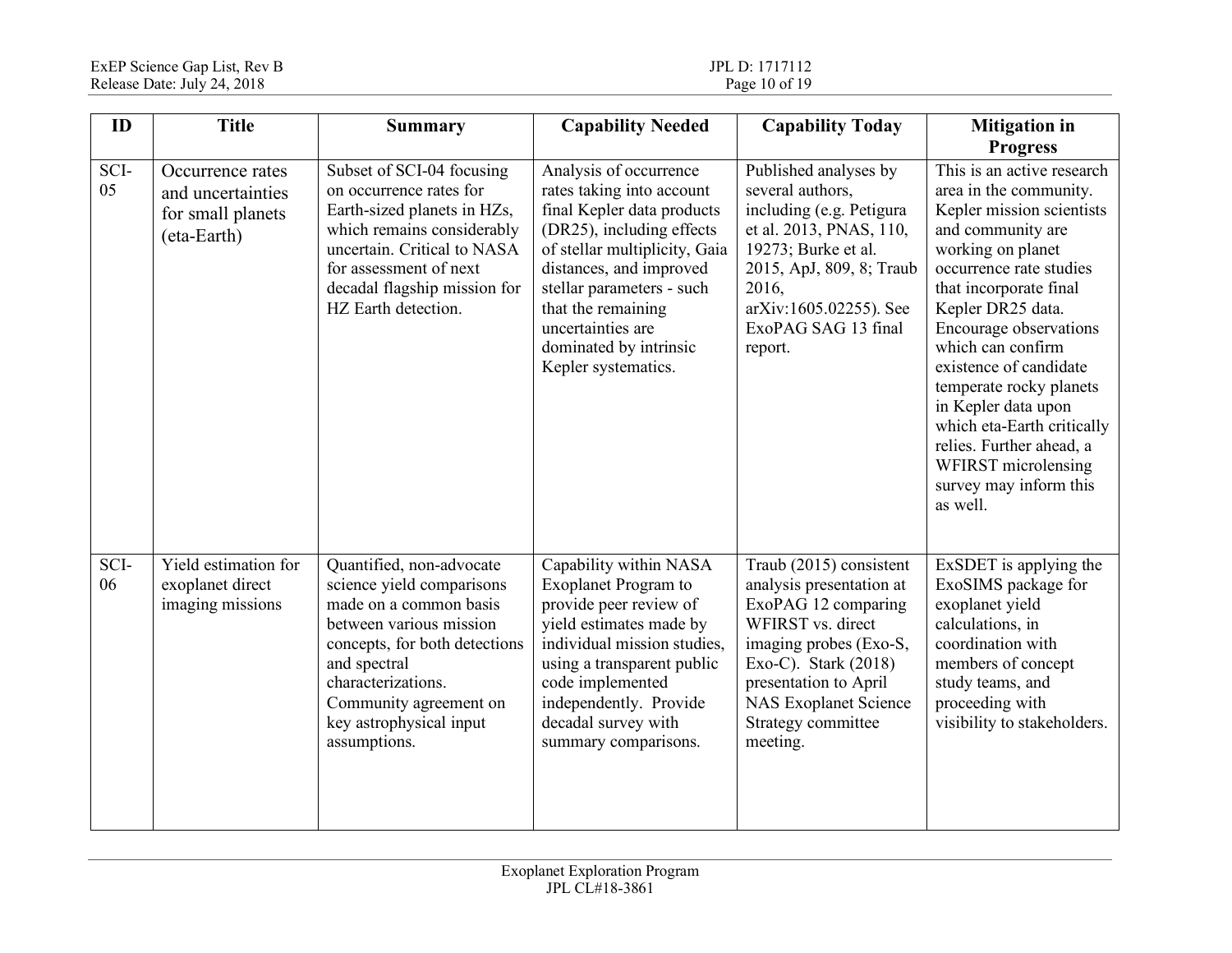| ID         | <b>Title</b>                                                                                                                  | <b>Summary</b>                                                                                                                                                                                                                                                                                                                                                                                                                                                                                                                                                                                                                                                                                                                                                                                                                             | <b>Capability Needed</b>                                                                                                                                                                                                                                                                                                                                                                                                                                                                                                                                                                                                                                                                                                                                            | <b>Capability Today</b>                                                                                                                                                                                                                                                                                                                                                                                                                                                                                                                                                                                                                                                                                | <b>Mitigation in</b>                                                                                                                                                                                                                                                                                                                                                                                                                                                                                                                                                                               |
|------------|-------------------------------------------------------------------------------------------------------------------------------|--------------------------------------------------------------------------------------------------------------------------------------------------------------------------------------------------------------------------------------------------------------------------------------------------------------------------------------------------------------------------------------------------------------------------------------------------------------------------------------------------------------------------------------------------------------------------------------------------------------------------------------------------------------------------------------------------------------------------------------------------------------------------------------------------------------------------------------------|---------------------------------------------------------------------------------------------------------------------------------------------------------------------------------------------------------------------------------------------------------------------------------------------------------------------------------------------------------------------------------------------------------------------------------------------------------------------------------------------------------------------------------------------------------------------------------------------------------------------------------------------------------------------------------------------------------------------------------------------------------------------|--------------------------------------------------------------------------------------------------------------------------------------------------------------------------------------------------------------------------------------------------------------------------------------------------------------------------------------------------------------------------------------------------------------------------------------------------------------------------------------------------------------------------------------------------------------------------------------------------------------------------------------------------------------------------------------------------------|----------------------------------------------------------------------------------------------------------------------------------------------------------------------------------------------------------------------------------------------------------------------------------------------------------------------------------------------------------------------------------------------------------------------------------------------------------------------------------------------------------------------------------------------------------------------------------------------------|
|            |                                                                                                                               |                                                                                                                                                                                                                                                                                                                                                                                                                                                                                                                                                                                                                                                                                                                                                                                                                                            |                                                                                                                                                                                                                                                                                                                                                                                                                                                                                                                                                                                                                                                                                                                                                                     |                                                                                                                                                                                                                                                                                                                                                                                                                                                                                                                                                                                                                                                                                                        | <b>Progress</b>                                                                                                                                                                                                                                                                                                                                                                                                                                                                                                                                                                                    |
| SCI-<br>07 | Improve target lists<br>and compilations of<br>stellar parameters for<br>exoplanet missions in<br>operation or under<br>study | Improved catalog(s) of stars<br>and relevant properties are<br>important for both ongoing<br>NASA exoplanet missions<br>and concept studies (e.g. for<br>assessing exoplanet yields<br>and sensitivity of proposed<br>mission architectures and<br>instruments). Current<br>catalog for direct imaging<br>mission study yields<br>$(ExoCat-1)$ is incomplete for<br>lower-mass stars and<br>binaries. Flight missions<br>(e.g. Kepler/K2, TESS) have<br>there own input catalogs<br>based mostly on available<br>photometric and astrometric<br>data, however improvement<br>of measurement of<br>exoplanet parameters (e.g.<br>radii, masses, temperatures,<br>etc.) rely directly on<br>improvement of fidelity of<br>stellar parameterization<br>based on photometry,<br>spectroscopy, astrometry,<br>etc., and subsequent<br>analysis. | For exoplanet imaging<br>mission concepts, a<br>complete census of nearby<br>stars that may be potential<br>targets for imaging<br>exoplanets (with<br>architecture-dependent<br>parameter limits),<br>especially those in HZs, is<br>needed. Basic stellar data<br>is required, including<br>distance, luminosity,<br>temperature, multiplicity,<br>known planets or detection<br>limits. Binary information<br>(brightness, separation,<br>etc.) is important as many<br>targets are binaries. For<br>potential transit or transit<br>spectroscopy/photometry<br>missions, more general<br>catalogs of stellar targets<br>and/or exoplanet host stars<br>over wider range of<br>distances may be needed.<br>Catalogs should account<br>for most recent Gaia data. | NExScI Exoplanet<br>Archive contains<br>compilation of<br>confirmed and candidate<br>exoplanets and their host<br>stars, which can inform<br>mission concept studies<br>focusing on studying<br>transits or transit<br>spectroscopy/photometry<br>of previously known<br>exoplanets, or direct<br>imaging of previously<br>known exoplanets. SOA<br>for complete volume-<br>limited samples is 8 pc<br>sample from Kirkpatrick<br>et al. (2012, ApJ, 753,<br>156), but lacks important<br>stellar parameters.<br>ExoCat-1 hosted at<br><b>NExScI</b> Exoplanet<br>Archive represents the<br>most complete publicly<br>available catalog, but is<br>missing information and<br>is becoming out of date. | ExEP science office<br>assisting ExSDET on<br>updating/checking<br>multiplicity data for<br>nearby star catalog.<br>NExScI Exoplanet<br>Archive is actively<br>compiling data on<br>exoplanets and their host<br>stars, and will include<br>parameters taking into<br>account new Gaia<br>distances and other<br>measurements.<br>Note: SCI-07 focusses on<br>target lists for studies $\&$<br>supporting improvement<br>of input catalogs for<br>mission surveys, whereas<br>SCI-12 is for detailed<br>(resource/time-intensive)<br>characterization of host<br>stars of exoplanet<br>candidates. |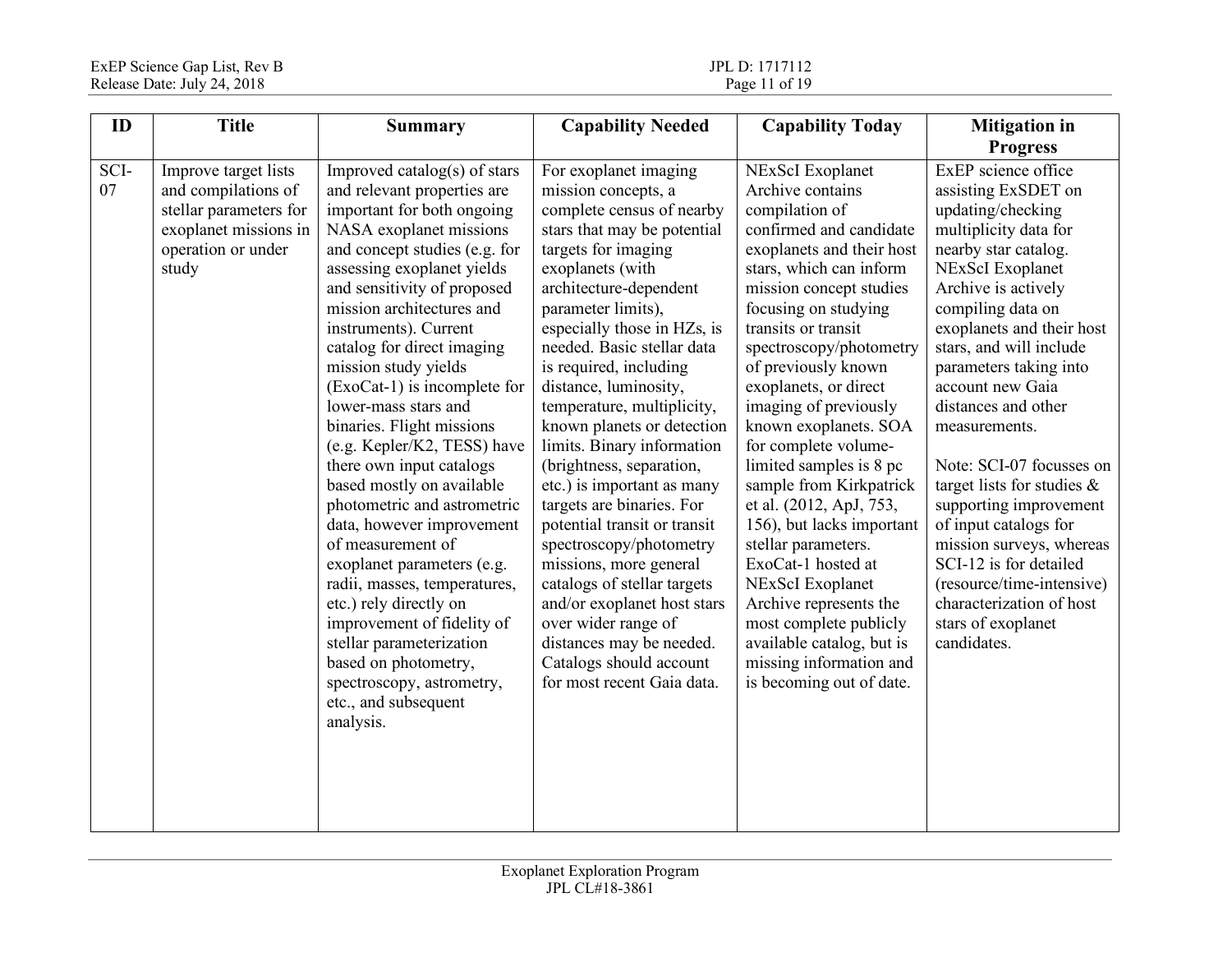| ID         | <b>Title</b>                                                                                                                                           | <b>Summary</b>                                                                                                                                                                                                                                                                                                                                                                                                                                                                                                                                                                                                                                                                                                                                                                                                                                                                                                                                                                                     | <b>Capability Needed</b>                                                                                                                                                                                                                                                                                                                                                                                                                                                                                                                                                                                                                                                                                                                                                                                                                                                                                                                                                                                                                                             | <b>Capability Today</b>                                                                                                                                                                                                                                                                                                                                                                                                                                                                                                                                                                                                                                                                                                                                                                                                                                                        | <b>Mitigation</b> in                                                                                                                                                                                                                                                                                                                                                                              |
|------------|--------------------------------------------------------------------------------------------------------------------------------------------------------|----------------------------------------------------------------------------------------------------------------------------------------------------------------------------------------------------------------------------------------------------------------------------------------------------------------------------------------------------------------------------------------------------------------------------------------------------------------------------------------------------------------------------------------------------------------------------------------------------------------------------------------------------------------------------------------------------------------------------------------------------------------------------------------------------------------------------------------------------------------------------------------------------------------------------------------------------------------------------------------------------|----------------------------------------------------------------------------------------------------------------------------------------------------------------------------------------------------------------------------------------------------------------------------------------------------------------------------------------------------------------------------------------------------------------------------------------------------------------------------------------------------------------------------------------------------------------------------------------------------------------------------------------------------------------------------------------------------------------------------------------------------------------------------------------------------------------------------------------------------------------------------------------------------------------------------------------------------------------------------------------------------------------------------------------------------------------------|--------------------------------------------------------------------------------------------------------------------------------------------------------------------------------------------------------------------------------------------------------------------------------------------------------------------------------------------------------------------------------------------------------------------------------------------------------------------------------------------------------------------------------------------------------------------------------------------------------------------------------------------------------------------------------------------------------------------------------------------------------------------------------------------------------------------------------------------------------------------------------|---------------------------------------------------------------------------------------------------------------------------------------------------------------------------------------------------------------------------------------------------------------------------------------------------------------------------------------------------------------------------------------------------|
|            |                                                                                                                                                        |                                                                                                                                                                                                                                                                                                                                                                                                                                                                                                                                                                                                                                                                                                                                                                                                                                                                                                                                                                                                    |                                                                                                                                                                                                                                                                                                                                                                                                                                                                                                                                                                                                                                                                                                                                                                                                                                                                                                                                                                                                                                                                      |                                                                                                                                                                                                                                                                                                                                                                                                                                                                                                                                                                                                                                                                                                                                                                                                                                                                                | <b>Progress</b>                                                                                                                                                                                                                                                                                                                                                                                   |
| SCI-<br>08 | Mitigating stellar<br>jitter as limitation to<br>sensitivity of<br>dynamical methods<br>to detect exoplanets<br>and measure their<br>masses and orbits | Measurements of masses<br>and orbits are crucial for<br>characterizing exoplanets,<br>and for modeling their<br>spectra and bulk<br>composition. Stellar jitter<br>(spots, plage, granulation,<br>non-radial oscillations, etc.)<br>is an ever-present source of<br>noise over a variety of<br>timescales for both PRV and<br>astrometric methods.<br>PRV is currently the<br>predominant means of<br>dynamically measuring<br>masses of exoplanets, and<br>stellar jitter is currently the<br>tallest tentpole in the PRV<br>uncertainty budget. While<br>PRV is capable of reaching<br>Earth-mass planets in HZs<br>around M dwarfs, it is not<br>known whether current<br>limits to PRV can be<br>overcome to detect Earth-<br>like planets orbiting solar-<br>type (FGK) stars. If<br>technological gap of<br>achieving $sub-\muas-level$<br>astrometry is achievable,<br>and astrometric jitter could<br>be understood/modeled at<br>sub- $\mu$ as-level, then<br>astrometry could provide an | <b>PRV:</b> Earth orbiting at 1<br>AU around a G2V star has<br>RV amplitude of $\sim$ 9 cm/s,<br>and Earth-mass planet in<br>corresponding HZ around<br>M2V star $(\sim 0.2 \text{ AU})$ has<br>RV amplitude of $\sim$ 30 cm/s.<br>RV jitter intrinsic to star is<br>at $\sim$ m/s level, and higher<br>for active stars. Requires<br>precision below 10 cm/s<br>but accuracy at $\sim$ cm/s<br>level so that systematic<br>errors do not dominate.<br>Likely requires large<br>(>4m-class) telescopes and<br>heavy commitment of<br>observing time. Need new<br>analysis methods to correct<br>for stellar RV jitter using<br>high spectral resolution<br>and broad spectral<br>coverage. PRV datasets for<br>the Sun may enable testing<br>and improvement of<br>mitigation strategies.<br><b>Astrometry: Exo-Earth</b><br>orbiting 1 M <sub>Sun</sub> star at 10<br>pc induces amplitude of<br>$\sim$ 0.3 µas. For Sun-like<br>activity levels, astrometric<br>jitter would be $\sim$ 0.05 $\mu$ as –<br>small, but not negligible<br>(but higher for more active | <b>PRV:</b> Smallest claimed<br>RV amplitudes detected<br>today are $\sim$ 0.4 m/s for<br>Tau Ceti. Modern single<br>measurement precision<br>(SMP) among ongoing<br>RV surveys summarized<br>in Fischer et al. (2016,<br>PASP, 128, 066001):<br>HARPS and HARPS-N<br>leading the way with 0.8<br>m/s. NEID in<br>development $({\sim}0.3 \text{ m/s})$ .<br>Instrument systematics<br>and stellar noise are not<br>well understood. SOA in<br>PRV capabilities were<br>presented at EPRV4<br>workshop (Aug 2017).<br><b>Astrometry: Studies on</b><br>stellar astrometric jitter<br>of stars and the Sun from<br>2000s during<br>development phases for<br>SIM and Gaia. Existing<br>ground-based astrometry<br>(CHARA, NPOI, VLTI)<br>cannot reach accuracy<br>required. Gaia is<br>collecting data that<br>should lead to<br>astrometric detections of<br>giant exoplanets. | Major NASA investment<br>in PRV instrument for<br>WIYN (northern<br>hemisphere 4-m class).<br>SAG-8 (Plavchan,<br>Latham et al. 2015;<br>arXiv:1503.01770)<br>discussed effective use of<br>the resources needed for<br>confirming exoplanets.<br>Detection of Earth-like<br>exoplanets in HZs may<br>require major new<br>instrument with TBD<br>spectral resolution and<br>wavelength coverage. |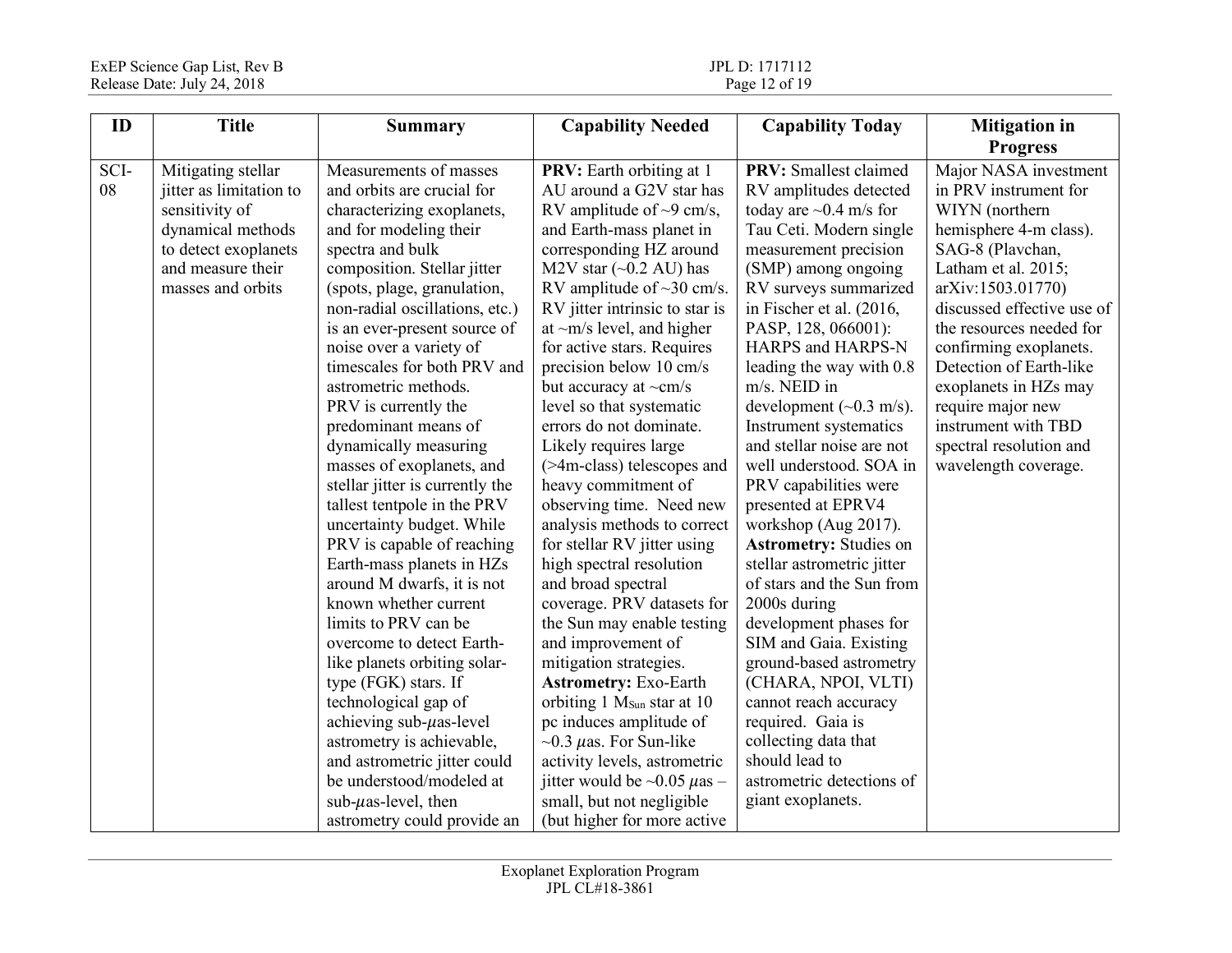| $\mathbf{ID}$                 | <b>Title</b> | <b>Summary</b>                                                                                         | <b>Capability Needed</b>                                                                                                                                                                                                                                                   | <b>Capability Today</b> | <b>Mitigation</b> in<br><b>Progress</b> |
|-------------------------------|--------------|--------------------------------------------------------------------------------------------------------|----------------------------------------------------------------------------------------------------------------------------------------------------------------------------------------------------------------------------------------------------------------------------|-------------------------|-----------------------------------------|
| SCI-<br>${\bf 08}$<br>(cont.) |              | alternative method which<br>could yield orbits and<br>masses for rocky planets<br>around nearby stars. | stars). Develop capability<br>to perform precision<br>astrometry on nearby<br>bright stars as precursor or<br>followup for flagships and<br>possibly WFIRST-CGI, as<br>backup to PRV for<br>detecting temperate rocky<br>planets and measuring<br>their masses and orbits. |                         |                                         |
|                               |              |                                                                                                        |                                                                                                                                                                                                                                                                            |                         |                                         |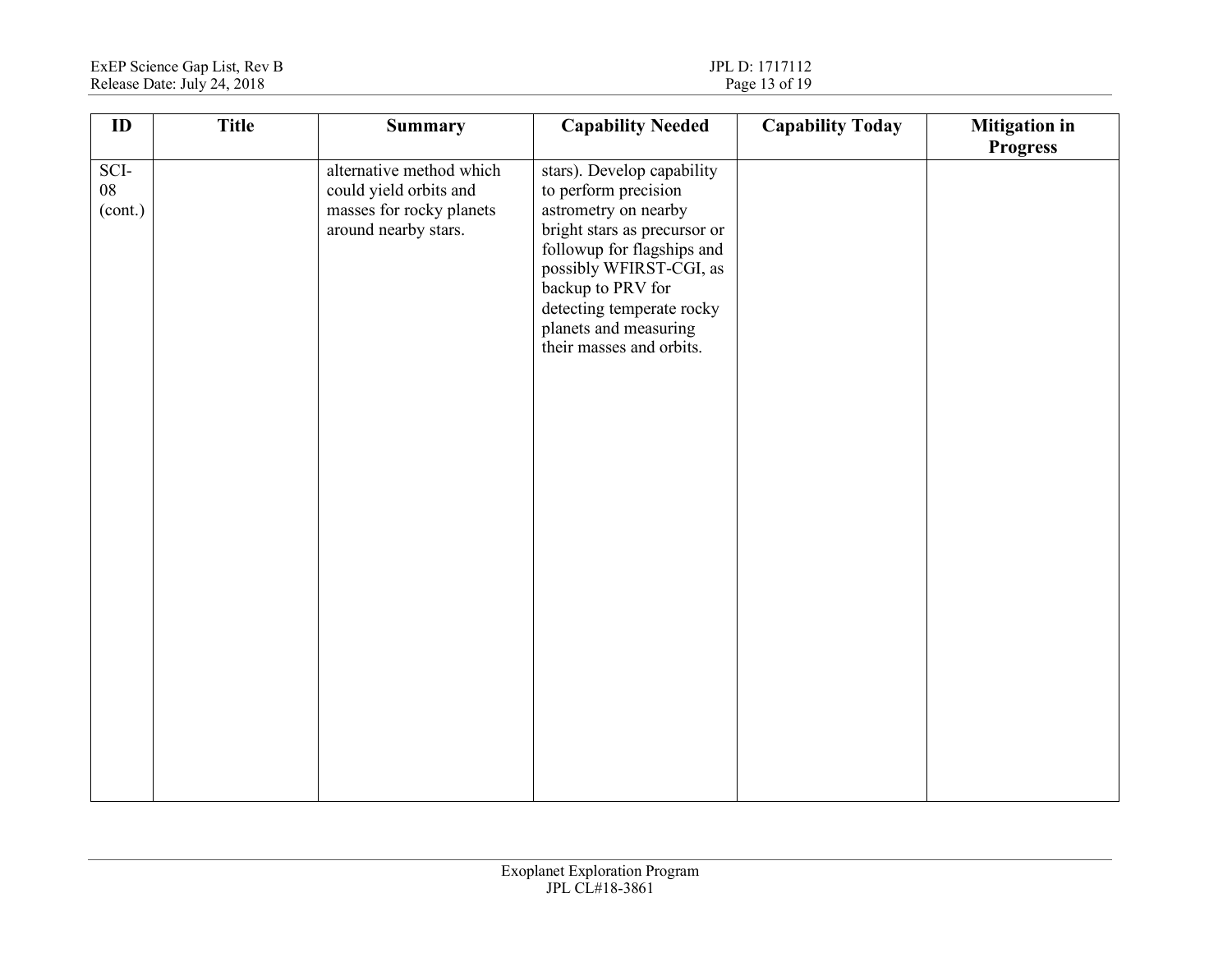| ID         | <b>Title</b>                                                                                               | <b>Summary</b>                                                                                                                                                                                                                                                                                                                                      | <b>Capability Needed</b>                                                                                                                                                                                                                                                                                                                                                                                                                                                                                                                                                                                                                                                                                                                                                                                                                                                                                                       | <b>Capability Today</b>                                                                                                                                                                                                                                                                                                                                                                                                                                                                                                                                                                                                                               | <b>Mitigation</b> in                                                                                                                                                                                                                                                                                                                                                                                                   |
|------------|------------------------------------------------------------------------------------------------------------|-----------------------------------------------------------------------------------------------------------------------------------------------------------------------------------------------------------------------------------------------------------------------------------------------------------------------------------------------------|--------------------------------------------------------------------------------------------------------------------------------------------------------------------------------------------------------------------------------------------------------------------------------------------------------------------------------------------------------------------------------------------------------------------------------------------------------------------------------------------------------------------------------------------------------------------------------------------------------------------------------------------------------------------------------------------------------------------------------------------------------------------------------------------------------------------------------------------------------------------------------------------------------------------------------|-------------------------------------------------------------------------------------------------------------------------------------------------------------------------------------------------------------------------------------------------------------------------------------------------------------------------------------------------------------------------------------------------------------------------------------------------------------------------------------------------------------------------------------------------------------------------------------------------------------------------------------------------------|------------------------------------------------------------------------------------------------------------------------------------------------------------------------------------------------------------------------------------------------------------------------------------------------------------------------------------------------------------------------------------------------------------------------|
|            |                                                                                                            |                                                                                                                                                                                                                                                                                                                                                     |                                                                                                                                                                                                                                                                                                                                                                                                                                                                                                                                                                                                                                                                                                                                                                                                                                                                                                                                |                                                                                                                                                                                                                                                                                                                                                                                                                                                                                                                                                                                                                                                       | <b>Progress</b>                                                                                                                                                                                                                                                                                                                                                                                                        |
| SCI-<br>09 | Dynamical<br>confirmation of<br>exoplanet candidates<br>and determination of<br>their masses and<br>orbits | Exoplanet candidates<br>detected via various<br>methods require<br>confirmation and<br>measurement of masses (the<br>majority discovered<br>presently and in near future<br>will be via transit method,<br>e.g. K2, TESS). Mass<br>constraints are crucial for<br>understanding atmospheric<br>spectra and planetary bulk<br>density / composition. | There are insufficient<br>precision RV resources<br>available to the community<br>to follow up all K2 and<br>TESS exoplanet<br>candidates that may be<br>relevant to JWST<br>spectroscopic study.<br>Follow up K2 and TESS<br>candidates with quick look<br>low-precision RV<br>screening for false<br>positives (e.g. eclipsing<br>binaries), then high<br>precision $(\sim 1-5$ m/s) to<br>determined masses of the<br>best candidates. TESS<br>follow-up will require<br>PRV observing time in N<br>and S hemispheres.<br>Overall, TESS will<br>generate $\sim$ 15,000<br>candidates of which<br>$\sim$ 1,250 should be detected<br>in the 2-min cadence data,<br>with $\sim$ 250 smaller than 2<br>REarth (Barclay et al. 2018,<br>arxiv/1804.05050).<br>Modeling of transit timing<br>variations (TTVs) can be<br>used for transiting multi-<br>planet systems; further<br>observations can improve<br>orbits and masses. | <b>Keck HIRES limitation</b><br>for Kepler/K2 exoplanet<br>confirmation is available<br>time, not instrument<br>precision. At 200 new<br>Kepler/K2 validations<br>per year, would need 4<br>years to achieve 50%.<br>For TESS, initial<br>screening of science<br>team targets already<br>planned for LCOGT,<br>Euler, OHP. HARPS and<br>HARPS-N planned for<br>precise follow-up at $\sim$ 1<br>m/s on the best $\sim$ 100<br>candidates (expect<br>measured masses for<br>only 50). TTV: e.g.<br>analysis of Kepler multi-<br>planet systems; Spitzer<br><b>Space Telescope</b><br>campaign observing<br>transits in 7-planet<br>TRAPPIST-1 system. | NASA community<br>access to Keck HIRES<br>and eventually the new<br>Keck KPF instrument.<br>The NEID instrument for<br>WIYN is in<br>development, with<br>commissioning in 2019A<br>and community access in<br>2019B. Options for<br>additional southern<br>hemisphere community<br>PRV access are being<br>explored. US community<br>adding new spectrograph<br>capabilities (e.g.<br>MAROON-X on<br>Gemini-N, etc.). |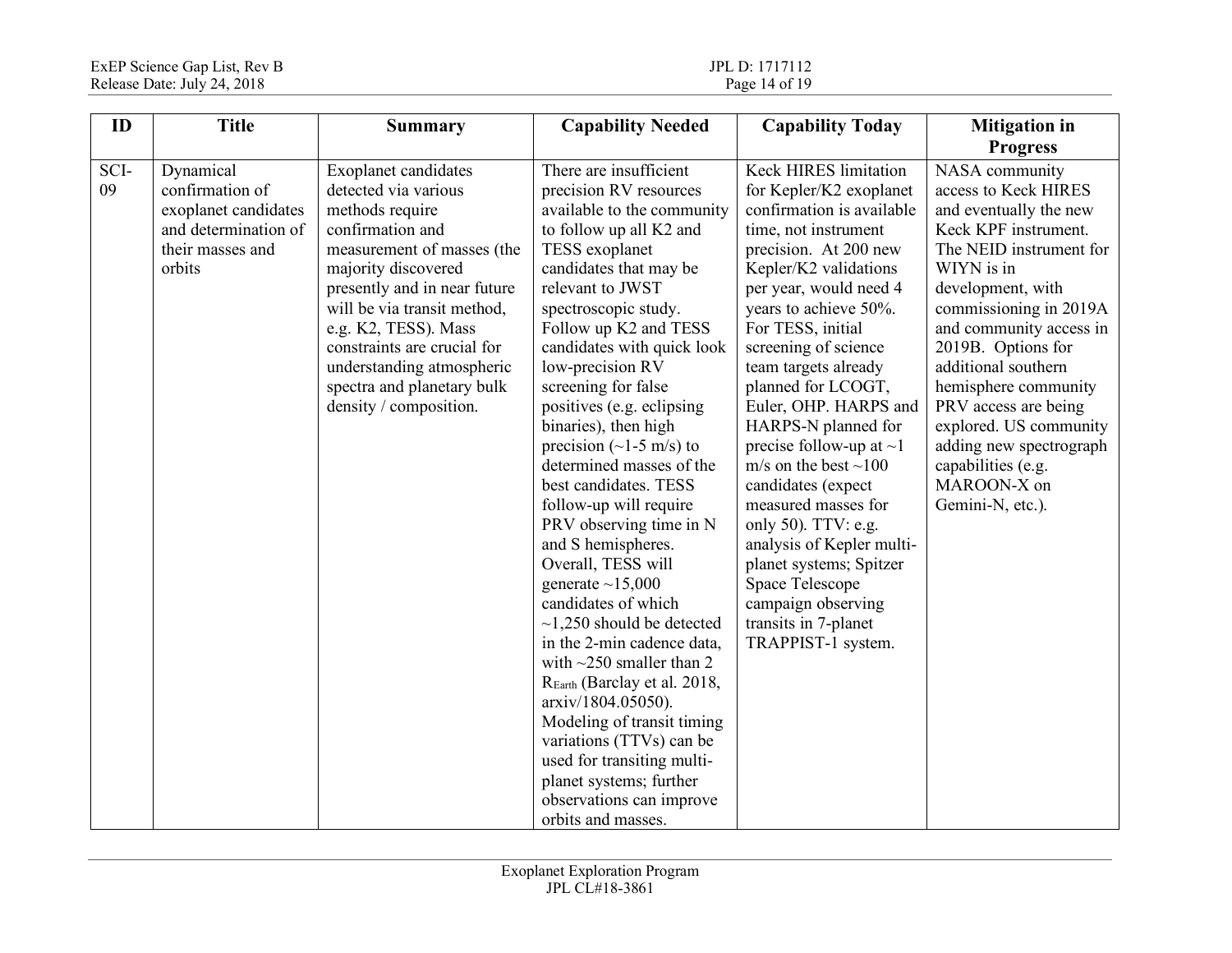| ID         | <b>Title</b>                                      | <b>Summary</b>                                                                                                                                                                                                            | <b>Capability Needed</b>                                                                                                                                                                                                                                                                                                                                                                                                                                                                                        | <b>Capability Today</b>                                                                                                                                                                                                                                                                                                                                                | <b>Mitigation</b> in                                                                                                                                                                                                                                                                                    |
|------------|---------------------------------------------------|---------------------------------------------------------------------------------------------------------------------------------------------------------------------------------------------------------------------------|-----------------------------------------------------------------------------------------------------------------------------------------------------------------------------------------------------------------------------------------------------------------------------------------------------------------------------------------------------------------------------------------------------------------------------------------------------------------------------------------------------------------|------------------------------------------------------------------------------------------------------------------------------------------------------------------------------------------------------------------------------------------------------------------------------------------------------------------------------------------------------------------------|---------------------------------------------------------------------------------------------------------------------------------------------------------------------------------------------------------------------------------------------------------------------------------------------------------|
| SCI-<br>10 | Precursor surveys of<br>direct imaging<br>targets | Advance screening of<br>targets (especially via PRV)<br>can determine which stars to<br>prioritize for future<br>exoplanet spectral<br>characterizations.<br>Insufficient community<br>work to inform future<br>missions. | For the most likely targets<br>of future direct imaging<br>missions, assess the<br>detection limits provided<br>by existing RV<br>data. Improve these limits<br>through a precision RV<br>observing program in both<br>N and S hemispheres,<br>executed consistently over<br>> 5 years. ESA Gaia<br>mission astrometry (final<br>data release, $\sim$ 2022) may<br>reveal evidence of<br>astrometric perturbations<br>by exoplanets among some<br>nearby stars which could<br>be targets for direct<br>imaging. | Howard & Fulton (2016,<br>PASP, 128, 4401)<br>completed analysis for<br>2014 versions of<br>WFIRST, Exo-S, and<br>Exo-C target lists using<br>data from California<br>planet search. Southern<br>target stars are lacking.<br>There are published (and<br>unpublished) RV data<br>for many potential<br>WFIRST targets. Keck<br>HIRES, Lick APF,<br>HARPS-N and HARPS. | <b>Progress</b><br>Community<br>contributions of<br>precision RV datasets<br>into NExScI Exoplanet<br>Archive? NEID GTO<br>program may cover a<br>subset of these targets.<br>Does WFIRST CGI's<br>new tech demo status<br>undermine the rationale<br>for this effort $-$ should<br>this be a priority? |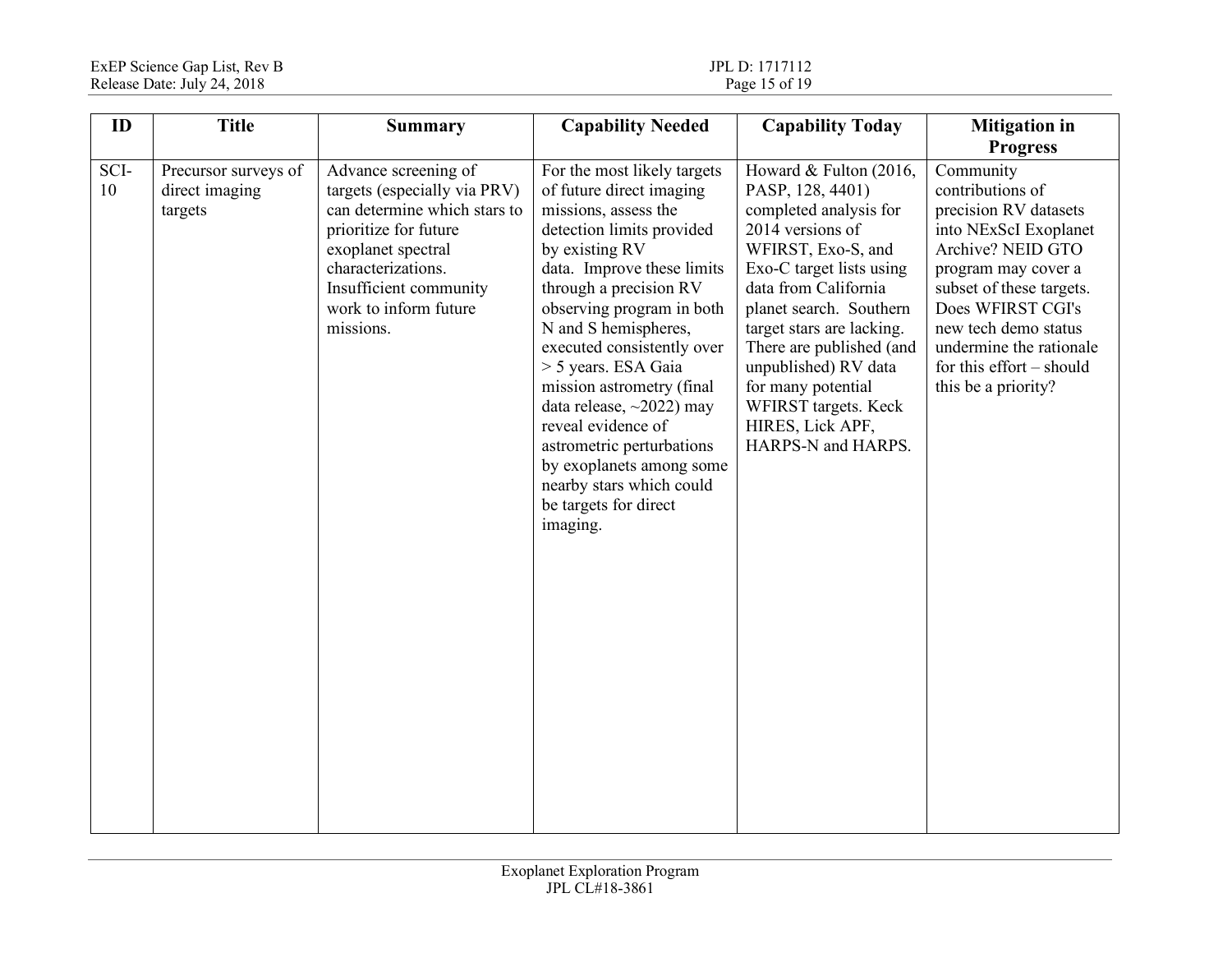| ID         | <b>Title</b>                                                              | <b>Summary</b>                                                                                                                                                                                                                                                                                                                                                                                               | <b>Capability Needed</b>                                                                                                                                                                                                                                                                                                                                                                                                                                                                                                                                                             | <b>Capability Today</b>                                                                                                                                                                                                                                                                                                                                                                                                                   | <b>Mitigation in</b>                                                                                                                                                                                                                                                                                                                                                                   |
|------------|---------------------------------------------------------------------------|--------------------------------------------------------------------------------------------------------------------------------------------------------------------------------------------------------------------------------------------------------------------------------------------------------------------------------------------------------------------------------------------------------------|--------------------------------------------------------------------------------------------------------------------------------------------------------------------------------------------------------------------------------------------------------------------------------------------------------------------------------------------------------------------------------------------------------------------------------------------------------------------------------------------------------------------------------------------------------------------------------------|-------------------------------------------------------------------------------------------------------------------------------------------------------------------------------------------------------------------------------------------------------------------------------------------------------------------------------------------------------------------------------------------------------------------------------------------|----------------------------------------------------------------------------------------------------------------------------------------------------------------------------------------------------------------------------------------------------------------------------------------------------------------------------------------------------------------------------------------|
|            |                                                                           |                                                                                                                                                                                                                                                                                                                                                                                                              |                                                                                                                                                                                                                                                                                                                                                                                                                                                                                                                                                                                      |                                                                                                                                                                                                                                                                                                                                                                                                                                           | <b>Progress</b>                                                                                                                                                                                                                                                                                                                                                                        |
| SCI-<br>11 | Understanding the<br>abundance and<br>distribution of<br>exozodiacal dust | Exozodi dust is a noise<br>source affecting the ability<br>to image HZ rocky planets<br>around nearby stars<br>(spectroscopy integration<br>times, science<br>yields). Substructure in the<br>exozodi may mimic<br>exoplanets in low angular<br>resolution images and thus<br>confuse searches for HZ<br>planets with smaller<br>apertures. Images of<br>habitable zone dust<br>structures do not yet exist. | Simulations are needed of<br>how the LBTI HOSTS<br>exozodi survey results<br>affect integration time for<br>large mission concept<br>studies and WFIRST, as a<br>function of instrument<br>parameters. Simulations of<br>scenes as viewed by a<br>future flagship missions,<br>quantifying the<br>effectiveness of multi-<br>epoch observations to<br>discriminate exozodi<br>clumps from planets.<br>Direct images of exozodi<br>disks in the HZ $\sim$ 5 zodi<br>level and with sufficient<br>resolution and sensitivity<br>to image substructure and<br>validate the simulations? | See Ertel et al. (2018,<br>AJ, 155, 194) interim<br>results on LBTI HOSTS<br>survey of exozodi dust,<br>and simulations by Stark<br>et al. (2015, ApJ, 808,<br>149; 2016, SPIE,<br>99041U) of effects of<br>exozodi on mission<br>exoplanet yields.<br>Theoretical models of<br>planet-induced structure.<br>Imaging of structure in<br>outer debris disks with<br>HST, ground AO,<br>ALMA, comparisons<br>with dynamical<br>simulations. | <b>LBTI HOSTS</b> survey<br>was completed mid-2018<br>and will be followed by<br>analysis of full survey<br>data. Mission yields will<br>need to be recalculated<br>incorporating constraints<br>from final HOSTS<br>results. Roberge et al.<br>(2012, PASP, 124, 799)<br>and ExoPAG SAG-1<br>report. Potential option<br>for WFIRST CGI<br>imaging of exozodi<br>clouds in mid-2020s. |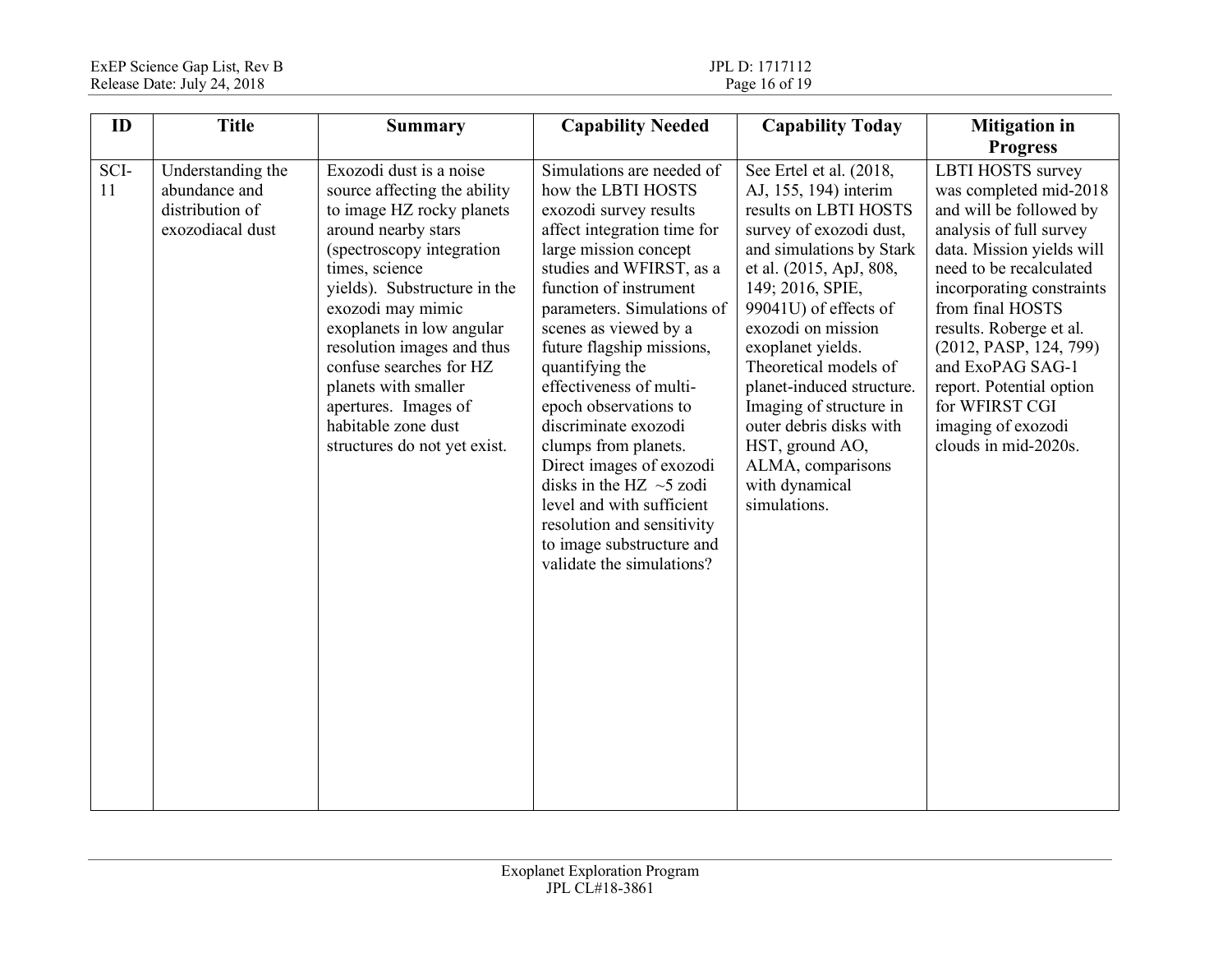| ID         | <b>Title</b>                                           | <b>Summary</b>                                                                                                                                                                                                                                                                                                                                                                                                                                                                                                                                                                                                                                                                                                                                                                                                                                                                                                          | <b>Capability Needed</b>                                                                                                                                                                                                                                                                                                                                                                                                                                                                                                                                                                                                                                                                                                                                                                            | <b>Capability Today</b>                                                                                                                                                                                                                                                                                                                                                                                                                                                                                                                                                                                                                                                                                                                                                    | <b>Mitigation</b> in<br><b>Progress</b>                                                                                                                                                                                                                                                                                                                                                          |
|------------|--------------------------------------------------------|-------------------------------------------------------------------------------------------------------------------------------------------------------------------------------------------------------------------------------------------------------------------------------------------------------------------------------------------------------------------------------------------------------------------------------------------------------------------------------------------------------------------------------------------------------------------------------------------------------------------------------------------------------------------------------------------------------------------------------------------------------------------------------------------------------------------------------------------------------------------------------------------------------------------------|-----------------------------------------------------------------------------------------------------------------------------------------------------------------------------------------------------------------------------------------------------------------------------------------------------------------------------------------------------------------------------------------------------------------------------------------------------------------------------------------------------------------------------------------------------------------------------------------------------------------------------------------------------------------------------------------------------------------------------------------------------------------------------------------------------|----------------------------------------------------------------------------------------------------------------------------------------------------------------------------------------------------------------------------------------------------------------------------------------------------------------------------------------------------------------------------------------------------------------------------------------------------------------------------------------------------------------------------------------------------------------------------------------------------------------------------------------------------------------------------------------------------------------------------------------------------------------------------|--------------------------------------------------------------------------------------------------------------------------------------------------------------------------------------------------------------------------------------------------------------------------------------------------------------------------------------------------------------------------------------------------|
| SCI-<br>12 | Measurements of<br>accurate transiting<br>planet radii | Measurements of accurate<br>exoplanet radii are important<br>for classification of planets,<br>estimating their densities,<br>modeling compositions,<br>atmospheres, and spectra,<br>and discovering trends<br>important to understanding<br>planet formation and<br>evolution. Contamination to<br>light curves by neighboring<br>stars and poor stellar<br>characterization can<br>preclude accurate radii<br>measurement. TESS<br>(including FFIs) will<br>generate 10x more<br>candidates than Kepler, and<br>with acute confusion<br>problem (20" pixels). AO<br>and speckle imaging<br>validation of Kepler prime<br>mission candidates took 3<br>years. Complete vetting of<br>TESS targets with Kepler<br>approach could take<br>decades. Besides imaging,<br>there is also the challenge of<br>assessing accurate stellar<br>radius via observations<br>(photometry, spectroscopy)<br>and subsequent analysis. | High resolution imaging in<br>bulk to validate TESS<br>candidates. Access to<br>observatories equipped<br>with AO or speckle<br>imaging cameras and<br>turnkey pipelines, is<br>needed in both N and S<br>hemispheres. TESS will<br>discover > 15k<br>exoplanet candidates and<br>would need to measure<br>$>1k$ stars/year required to<br>complete the work within<br>a decade. Support work<br>that improves estimation<br>of stellar and exoplanet<br>parameters for discovered<br>exoplanet systems.<br>Including supporting<br>photometric and<br>spectroscopic stellar data,<br>along with astrometric,<br>photometric, and<br>spectroscopic data from<br>latest Gaia data releases,<br>are critical for accurately<br>assessing stellar<br>$parameters - and$<br>ultimately exoplanet radii. | NESSI speckle camera<br>at WIYN offers ability to<br>screen a subset of targets<br>to very small<br>separations. Robo AO<br>operated at Kitt Peak to<br>validate KOIs, now<br>offline (revival at<br>IRTF?). Gaia DR2<br>photometry $\&$<br>astrometry resolves<br>bright multiples, and<br>provides parallaxes for<br>improving radii<br>estimates. For improving<br>knowledge of host star<br>T <sub>eff</sub> , metallicity, gravity:<br>high-res. spectroscopic<br>surveys (e.g. California-<br>Kepler survey), low-res.<br>spec. surveys (e.g.,<br>APOGEE & LAMOST),<br>community access to<br>spectrographs for<br>extracting stellar spectra<br>(e.g. Keck HIRES,<br>NEID, etc.). SOA<br>reviewed at "Know Thy<br>Star - Know Thy<br>Planet" Conference in<br>2017. | <b>Continued NASA</b><br>support for community<br>access to speckle camera<br>on WIYN (NN-Explore<br>program) in NEID era.<br>Note: SCI-12 is for<br>detailed (resource/time-<br>intensive)<br>characterization of host<br>stars of exoplanet<br>candidates, whereas SCI-<br>07 focusses on target<br>lists for studies &<br>supporting improvement<br>of input catalogs for<br>mission surveys. |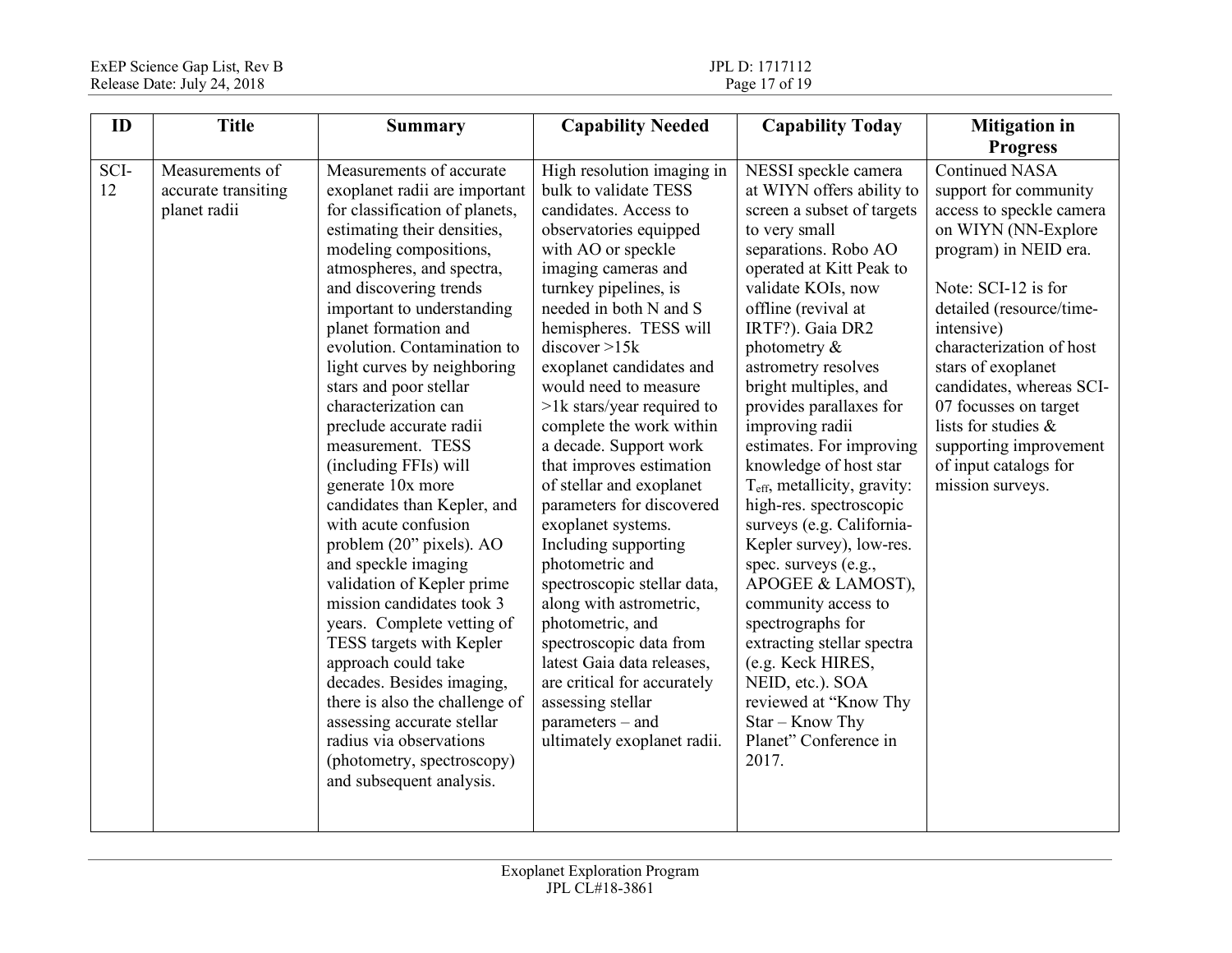## **APPENDIX A: ACRONYM LIST**

| <b>ALMA</b>    | Atacama Large Millimeter Array                                                |
|----------------|-------------------------------------------------------------------------------|
| <b>APF</b>     | Automated Planet Finder (robotic 2.4-m optical telescope at Lick Observatory) |
| <b>CGI</b>     | Coronagraph Instrument (on WFIRST)                                            |
| <b>CHARA</b>   | Center for High Angular Resolution Astronomy                                  |
| DR             | Data Release                                                                  |
| EC             | <b>Executive Committee</b>                                                    |
| <b>ELT</b>     | <b>Extremely Large Telescope</b>                                              |
| <b>ERS</b>     | Early Release Science (JWST program)                                          |
| <b>ExEP</b>    | <b>Exoplanet Exploration Program</b>                                          |
| Exo-C          | Exo-Coronagraph (Probe Study)                                                 |
| Exo-S          | Exo-Starshade (Probe Study)                                                   |
| <b>ExoPAG</b>  | Exoplanet Program Analysis Group                                              |
| <b>ExoSIMS</b> | <b>Exoplanet Open-Source Imaging Mission Simulator</b>                        |
| <b>ExSDET</b>  | <b>Exoplanet Standard Definitions and Evaluation Team</b>                     |
| <b>FFI</b>     | <b>Full Frame Images</b>                                                      |
| <b>GCM</b>     | <b>General Circulation Model</b>                                              |
| GI             | Guest Investigator                                                            |
| <b>GPI</b>     | Gemini Planet Imager                                                          |
| GTO            | Guaranteed Time Observations                                                  |
| HabEx          | Habitable Exoplanet Imaging Mission                                           |
| <b>HARPS</b>   | High Accuracy Radial velocity Planet Searcher                                 |
| <b>HARPS-N</b> | High Accuracy Radial velocity Planet Searcher-North                           |
| <b>HATNet</b>  | Hungarian-made Automated Telescope Network                                    |
| <b>HIRES</b>   | <b>High Resolution Echelle Spectrometer</b>                                   |
| <b>HOSTS</b>   | Hunt for Observable Signatures of Terrestrial Planetary Systems               |
| <b>HST</b>     | Hubble Space Telescope                                                        |
| HZ             | Habitable Zone                                                                |
| <b>IRTF</b>    | <b>NASA</b> Infrared Telescope Facility                                       |
| <b>JWST</b>    | James Webb Space Telescope                                                    |
| <b>KELT</b>    | Kilodegree Extremely Little Telescope                                         |
| <b>KPF</b>     | Keck Planet Finder                                                            |
| JPL            | Jet Propulsion Laboratory                                                     |
| <b>JWST</b>    | James Webb Space Telescope                                                    |
| KOI            | Kepler Object of Interest                                                     |
| <b>LBT</b>     | Large Binocular Telescope                                                     |
| <b>LBTI</b>    | Large Binocular Telescope Interferometer                                      |
| <b>LCOGT</b>   | Las Cumbres Observatory Global Telescope Network                              |
| <b>LUVOIR</b>  | Large UV/Optical/IR Surveyor                                                  |
| <b>NASA</b>    | National Aeronautics and Space Administration                                 |
| <b>NEID</b>    | NN-explore Exoplanet Investigations with Doppler spectroscopy                 |
| <b>NESSI</b>   | NASA Exoplanet Star (and) Speckle Imager                                      |
|                |                                                                               |